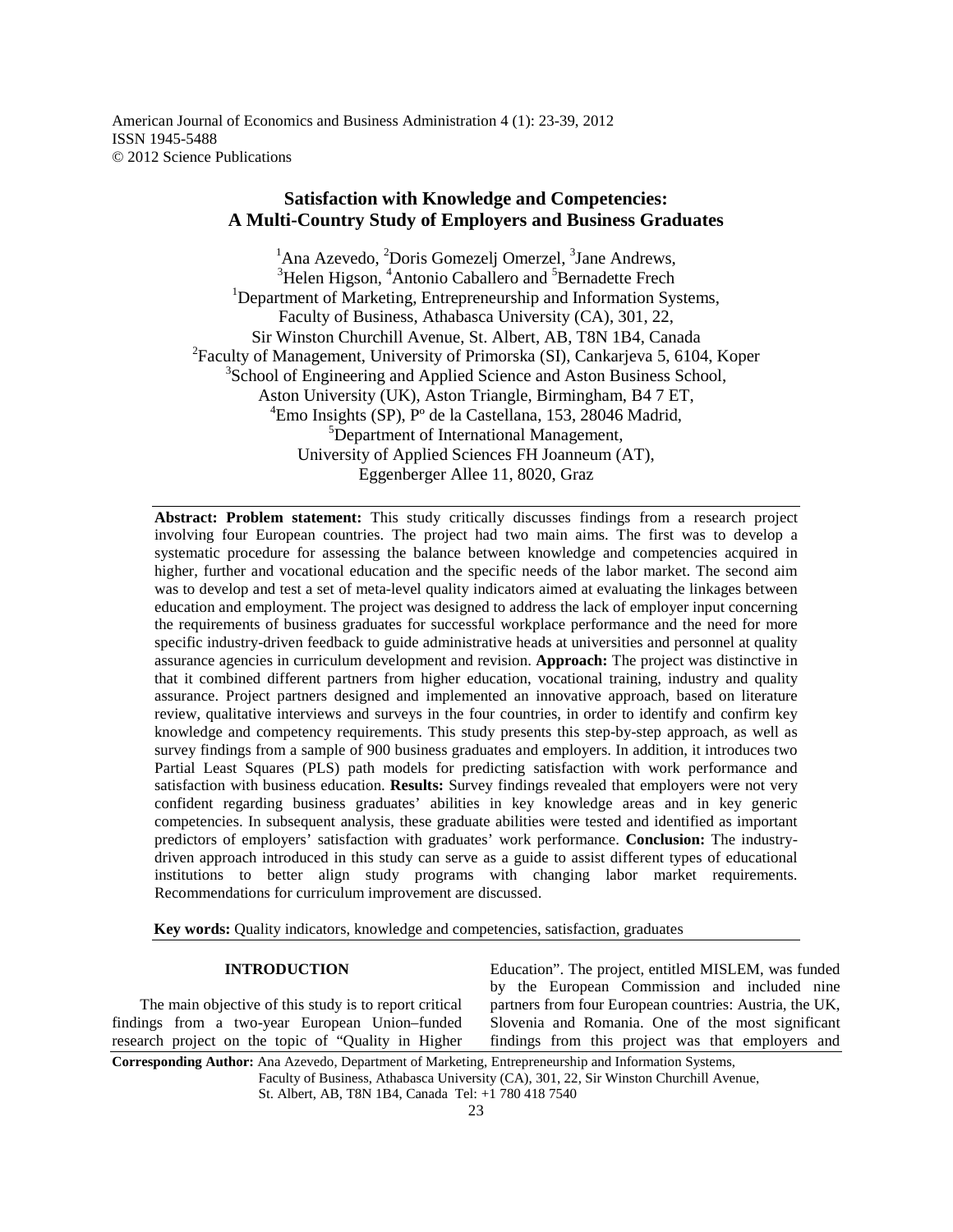recent business graduates agree on the importance of developing key competencies (for example, communication, the ability to see the bigger picture and critical/analytical skills) during undergraduate study programs. The acquisition of such key competencies enables business graduates to make a successful transition into their chosen careers (Azevedo *et al*., 2007; Gomezelj and Azevedo, 2008).

 In addition, this study will introduce two Partial Least Squares (PLS) path models (variance-based structural equation models) developed out of a critical analysis of the project findings. These models suggest that employers' perceptions of business graduates' abilities in business knowledge and in business competencies constitute important predictors of employers' satisfaction with graduates' work performance. They also suggest that graduates' perceptions of the value of business knowledge and of business competencies are significant predictors of their satisfaction with business education. In light of increasing public demands to demonstrate the impact of Higher Education in society, the proposed empirical models should assist Higher Education Institutions, policy-makers in Education and Quality Assurance Agencies to provide evidence of the link between graduates' abilities in key learning outcomes and actual job performance, as well as to describe how the perceived value of critical learning outcomes can significantly affect graduate satisfaction ratings of specific study programs. The study concludes by discussing implications of the project findings for education, employment and public policy.

**MISLEM: Objectives and rationale:** The MISLEM project partners represented a diverse group of organizations from Austria (Higher Education partner, Vocational Training partner, Industry partner and Quality Assurance Agency partner), England (Higher Education partner, Further Education partner, Industry partner), Slovenia (Higher Education partner) and Romania (Higher Education partner).

 The project was designed to address two pivotal objectives. The first of these was the development of a step-by-step procedure for assessing the match between skills and competencies incorporated within business education and those required by the labor market. The second objective aimed to refine and test meta-level quality indicators (focused on labor market linkages) for assessing quality in Universities, Universities of Applied Sciences and Vocational Training Institutions (Azevedo, 2007).

 The project's primary aim was to propose a systematic approach for quality assessment that will assist educational institutions and educational Quality Assurance Agencies in identifying the degree to which they are responding to the needs of the labor market. In order to achieve this aim, the project involved the development and implementation of six distinctive stages:

- The conceptualization and definition of learning outcomes for business or business-related study programs, in terms of general and specific skills and competencies
- The design and development of questionnaires for assessing the match between skills and competencies developed in business education and those needed in the workplace
- The administration of questionnaires to recent business graduates and employers
- Analysis and interpretation of results
- Aggregation of data to generate meta-level quality indicators
- The creation of a feedback system to allow critical evidence to be incorporated in the form of curriculum improvement

 The project's second aim was to operationalize and test four meta-level quality indicators, two of which captured aggregate information concerning the percentage of recent business graduates and employers who believed that skills and competencies acquired during undergraduate-level business education are relevant and useful in the workplace. The other two indicators measured graduates' abilities in applying core business knowledge and competencies, as well as the perceived gap between what was learned within business and management undergraduate programs and what is needed in the workplace.

 The literature review suggested that in Higher Education, Further Education and Vocational Training Institutions there is an increasing focus on quality of learning outcomes (Warn and Tranter, 2001). Moreover, previous studies and projects have shown that it is possible to develop a common set of competencies using data from different countries (Moskal *et al*., 2008). A notable gap in knowledge was identified in the literature review; namely, that there is a lack of assessment tools addressing so-called labor market linkages*-*measurement tools that systematically incorporate critical input from employers with respect to the degree to which each educational institution and study program is responding to existing labor market needs (for further discussion see Gonzales and Wagenaar, 2003; Seyfried, 2003; Thompson, 2004).

 It was anticipated that the MISLEM results would serve the needs of two main target groups: policymakers in Education and Quality Assurance Agencies. Regarding the first group, the project aimed to deliver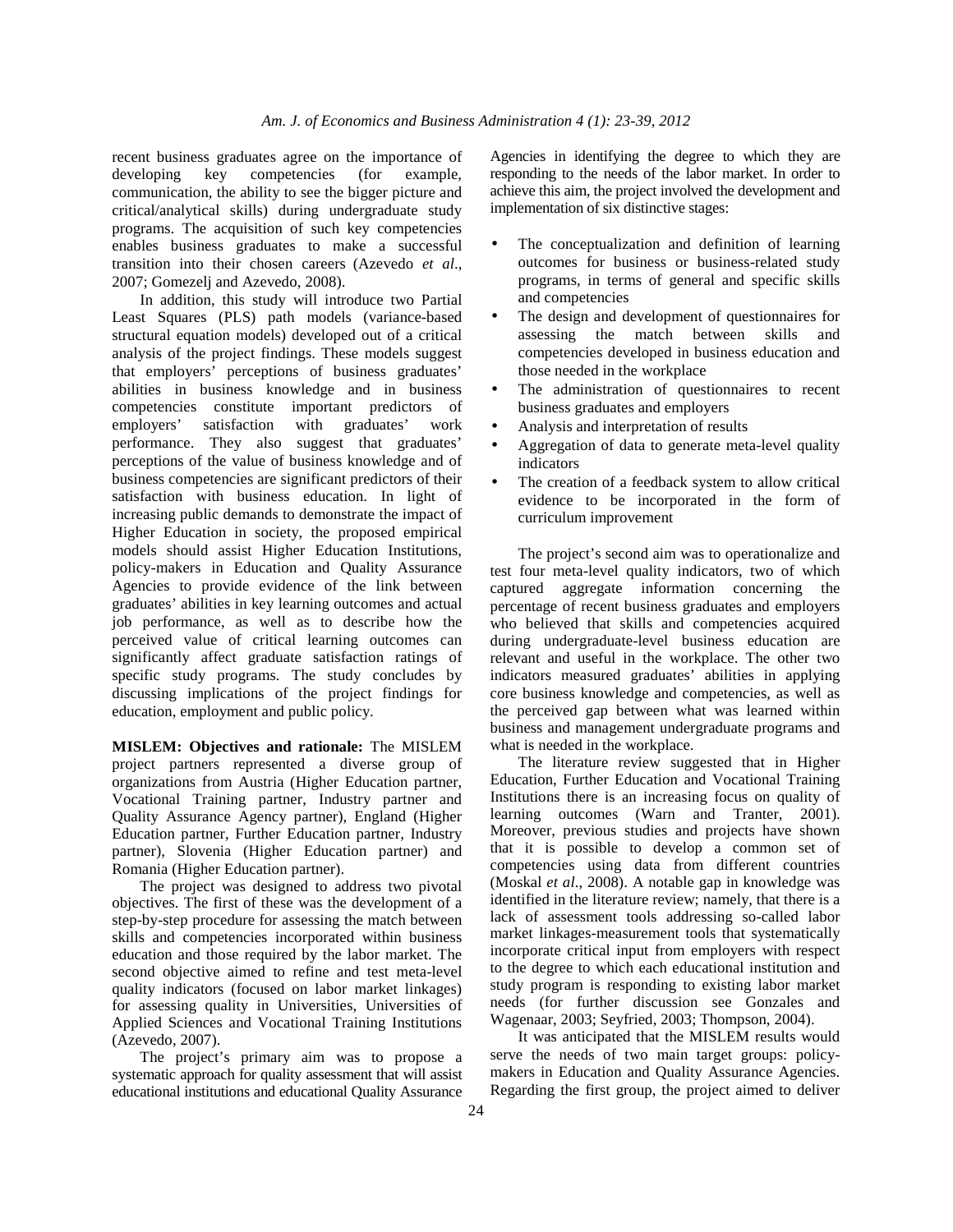specific information to direct policy in a particular field of study (business and business-related study programs). The purpose of this was to complement existing labor market studies identifying skills gaps, which tend to relate to a macro or country-level and generally address educational qualifications as opposed to learning outcomes (Borghans *et al*., 2001). With regards to Quality Assurance Agencies, the project aimed to offer detailed advice on how to improve curriculum development so as to better align it with changing labor market demands. In addressing this issue, the purpose of the project was to provide useful insight regarding the ways educational institutions may respond to labor market requirements, thereby addressing an important aspect of quality that has not been fully developed (Hirsh, 2000).

 The project also focused upon the degree to which undergraduate business education is perceived to meet the needs of both employers and graduates by preparing students for the workplace, considering the recent academic discussions regarding business schools' lack of relevance (Pfeffer and Fong, 2002; Rubin and Dierdorff, 2009). Indeed, pressure from employers with regards to the expectation that undergraduate-level education should reflect labor market requirements has pushed the issue of labor market linkage to the forefront of recent debates about quality in higher education (Clinebell and Clinebell, 2008).

### **MATERIALS AND METHODS**

**MISLEM: Project methodology:** The methodological design was divided into three main phases: exploratory, descriptive and critical/analytical. The first phase comprised ground work and included a critical literature review and exploratory qualitative interviews with employers and recent business graduates who had completed their study programs at partner institutions. The second phase involved the designing and administration of a questionnaire across each of the four countries. The questionnaire was administered to recent business graduates (those who had completed their studies in the previous five years) and to employers who were directly supervising recent business graduates. The third phase involved a critical analysis and interpretation of the study findings.

 Within this Materials and Methods' discussion , the authors will address issues related to phases 1 and 2. Phase 3 will be reviewed under the Results' discussion.

**Literature reviews and exploratory qualitative interviews:** In addition to comprehensive literature reviews of the structure of higher education and vocational training systems in each country, a detailed

review of different approaches to measuring quality in higher education was conducted. While an extensive summary of these literature reviews is beyond the scope of this study, it is important to highlight some key issues that were uncovered.

 Firstly, there exists a significant debate regarding how quality should be defined and measured within the context of Higher Education institutions. Some encompassing definitions include Harvey and Green (1993) five interrelated concepts of quality (quality as exceptional, as perfection for consistencyl, as fitness for purpose, as value for money and as transformative) and Garvin (1984) five approaches to quality (transcendental, product-oriented, customer-oriented, manufacturing-oriented and value-for-money) (Kemenade *et al*., 2008). Considering the goals of the MISLEM project, one of the key studies on the topic of quality in higher education is Warn and Tranter (2001) investigation of quality of outcomes achieved, which was considered an important dimension of quality in higher education. The study findings indicated that while the development of generic competencies was in general not considered a significant factor in graduates' overall self-assessment of the quality of their degrees, it was nonetheless perceived as an important factor in the preparation for their future work as military officers (the fitness-for-purpose aspect of quality).

 Secondly, there are a number of different tools and methods to assess and evaluate quality in higher education, including approaches focusing upon minimum standards, rankings / performance indicators, learning impacts and continual improvement (Finnie and Usher, 2005). The minimum standards approach (most popular among OECD countries) typically involves a four-stage model of visits by independent agencies, self-evaluations (self-audit), visits by experts (including Quality Assurance Agencies) and a published report. This is most frequently employed at the program or departmental level. Due to its strong internal focus, the minimum standards approach has received significant criticism and a demand for alternative approaches that promote increased transparency and accountability (Finnie and Usher, 2005). Throughout the 1980s and 1990s, the shift towards an ethos of new public management meant that many institutions adopted an approach based upon performance measures and rankings. Whilst the minimum standards approach focused mainly on inputs, the shift towards the use of performance measurement as a quality audit tool resulted in an emphasis on outputs and outcomes. However, this approach was soon recognized as unreliable; thus a more pedagogically focused approach developed, whereby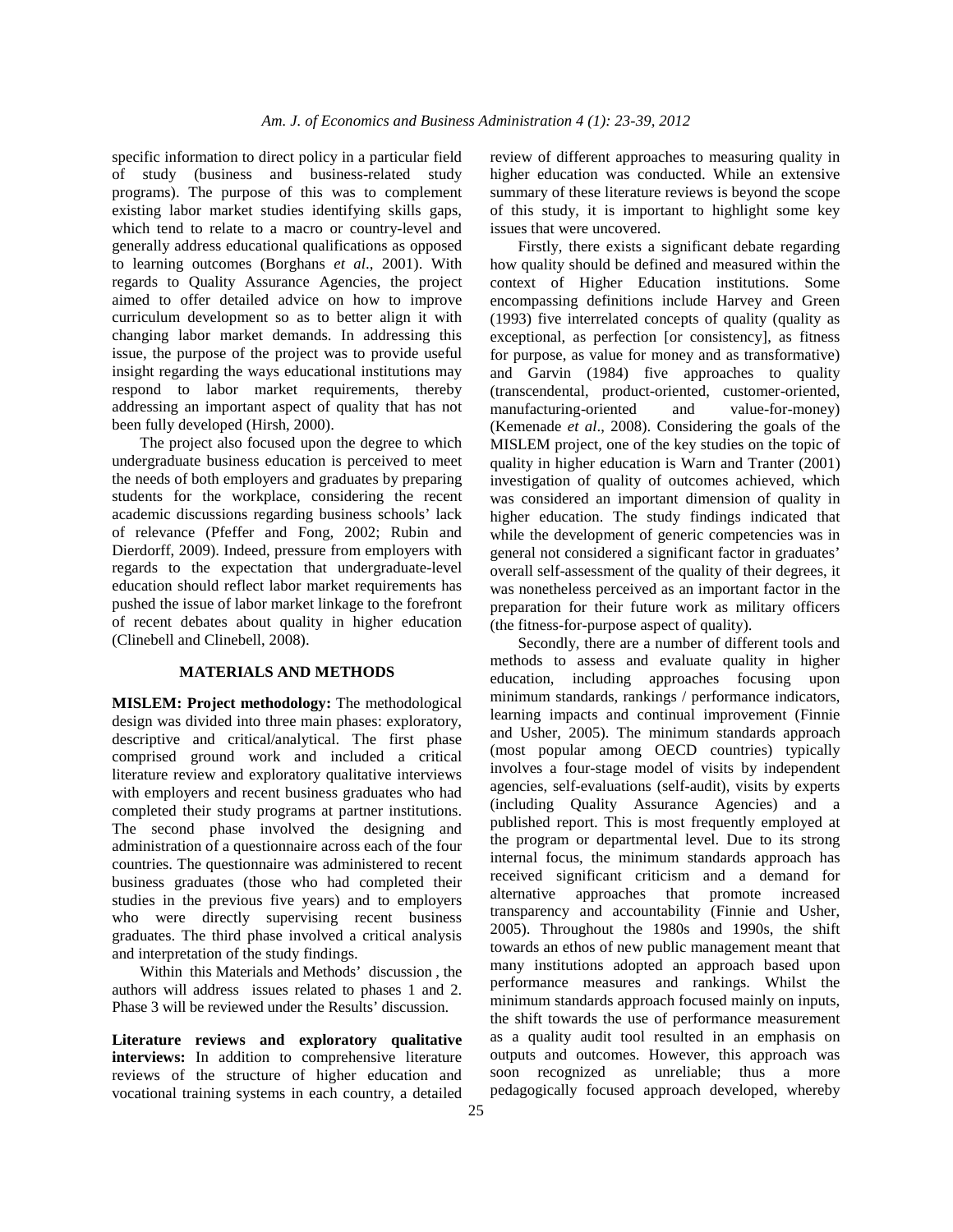the learning process was subjected to evaluation in the form of the Learning Impacts approach (Finnie and Usher, 2005). This third approach, which was paralleled by moves towards continual improvement, brought about a major paradigm shift across the European Higher Education Sector (Moskal *et al*., 2008). Whilst all of these quality management approaches have, on occasion, been employed simultaneously by different educational institutions, recent quality assessment efforts in many OECD countries have strongly emphasized the need to develop and implement learning outcome measures (Thompson, 2004).

 In congruence with this growing emphasis on achieved outcomes, the MISLEM project focused on identifying critical learning outcomes of Higher Education, Further Education and Vocational Training, such as knowledge and competencies, with special attention to the issue of fitness for purpose with regard to entry and early stage performance in the workplace (Warn and Tranter, 2001). Project partners also adopted the notion of quality as precursor of satisfaction, which is in line with, for example, the cognitive-affect causal order by (Oliver, 1996) or the appraisal-responsecoping sequence proposed by (Lazarus, 1994), two explanations of the relationship between customer satisfaction and service quality. Several empirical studies, including research on service evaluation models (Brady *et al*., 2005), have also demonstrated that satisfaction is superordinate to service quality (Anderson *et al*., 1994; Anderson and Sullivan, 1993; Brady *et al*., 2005; Gotlieb *et al*., 1994; Ravald and Gronroos, 1996; Tam, 2004).

 In addition to a critical analysis of the quality literature, a detailed review of the concept of business competencies was conducted. This review revealed that that there are many different definitions of business competence, from those that highlight the idea of Knowledge, Skills And Abilities (KSAs), to others that capture personality characteristics such as motives, beliefs and values for further discussion see (Baartman *et al*., 2007; Berge *et al*., 2002). Nonetheless, there seems to be a consensus that the term competence encompasses the notion of key skills whilst, at the same time, being broader than such skills.

 Following the literature review, project partners adapted from the literature the following definition of competence, which was later included in the final study questionnaires: "Competencies represent a dynamic combination of knowledge, understanding, skills and abilities" adapted from (Baartman *et al*., 2007; Belasen and Rufer, 2007; Berge *et al*., 2002; Gillard and Price, 2005; Nabi, 2003; Palmer *et al*., 2004; Summers and Summers, 1997).

 While experts in different fields (including sociology, education, philosophy, psychology and economics) have tried to appropriately define the idea of competence, Raelin (2007) suggests the psychological roots of the term competence are rooted in Bandura (1986) social learning theory with the concept of self-efficacy, defined by Bandura (1977) as a "belief in one's capabilities to organize and execute the courses of action required to produce given attainments" (1977, p. 3), being particularly relevant. Tracing the development of the competence concept within psychology, Eraut (1994) identified three different phases: first, within behaviorist psychology, the focus was placed on providing detailed specifications of competent behavior via task analysis; next, more general approaches were aimed at identifying overarching qualities that could be linked to job performance; and finally, within the cognitive psychology tradition, an effort was made to clearly distinguish competence from performance.

 Within business research, Berman and Ritchie (2006) take a work-focused perspective, pointing out that a competence-based approach has been widely adopted within industry, particularly in areas such as employee recruitment and selection, training and development, performance measurement and compensation and strategic planning. Studies of business education have also examined the link between competence development and quality of study programs, as well as the relationship between competence development and work performance (Waldman and Korbar, 2004; Warn and Tranter, 2001).

 Following the literature reviews, thirty-nine indepth semi-structured interviews were conducted with employers and recent business graduates in Austria, the UK, Slovenia and Romania. After preliminary content analysis of the interview transcripts, project partners identified key emergent themes that were used as a basis for future questionnaire development. It is noteworthy that both groups interviewed agreed that business education should combine theory and practice and that the acquisition of business knowledge alone was not considered sufficient to prepare students for their future careers. Employers and business graduates expected a "well-rounded education," which should include discipline-specific knowledge skills (such as accounting, finance, marketing and human resources); generic 'softer' skills (for example, verbal and written communication); work-related skills (often acquired during a period of work placement or internship); meta-level skills (including problem-solving skills and the ability to see the bigger picture) and other, less tangible, skills (such as teamwork and time management).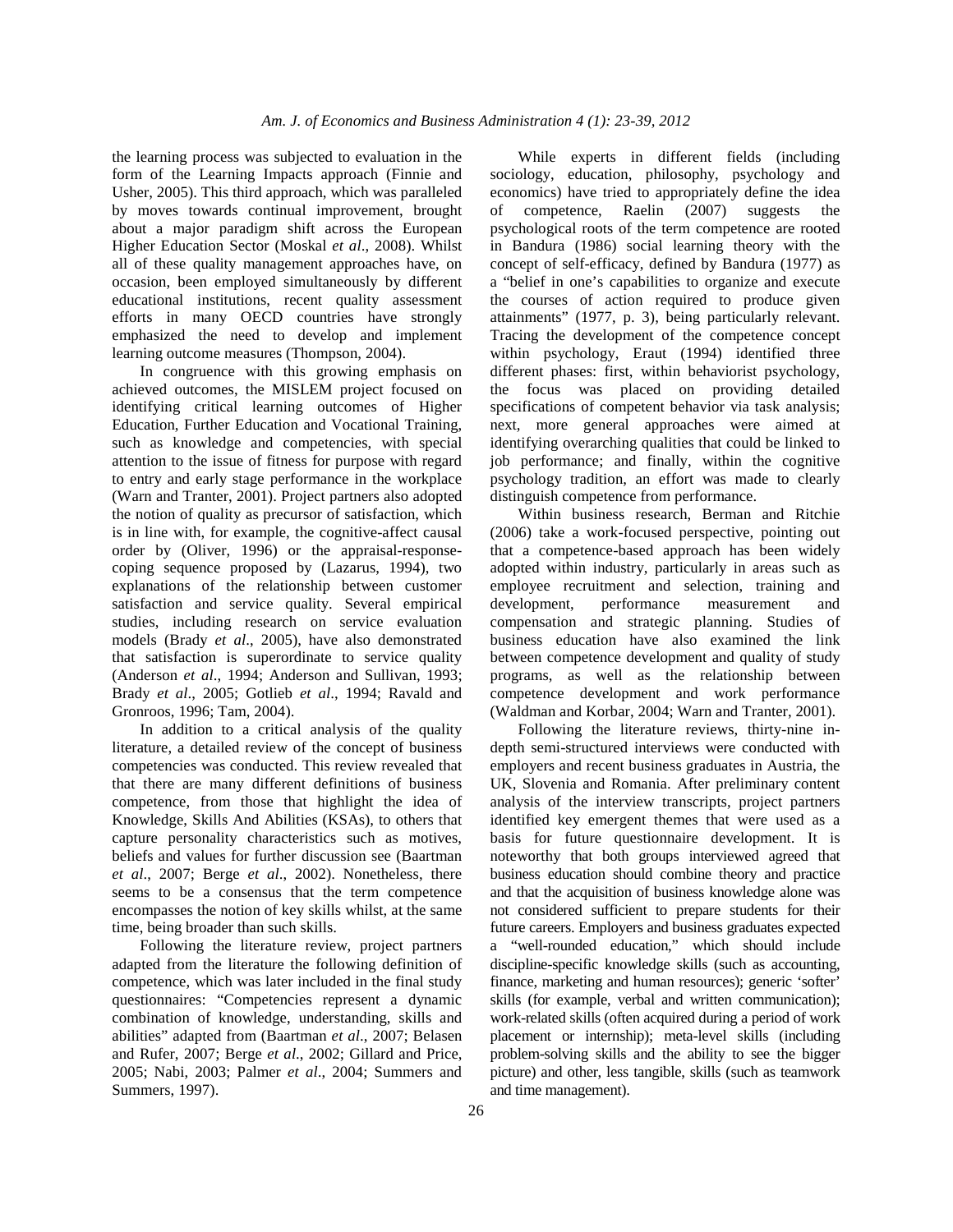In sum, project partners were able to draw important preliminary conclusions from a critical analysis of the literature reviews and qualitative interviews. Firstly, it was concluded that business knowledge and competencies should be viewed together as the key learning outcomes for business study programs. Secondly, the emergent study findings suggested that some competencies are considered more important than others. It was subsequently decided that for the second phase of the project a cluster of eight key business competencies should be investigated by means of study questionnaires. Thirdly, it was evidently important to assess the experiences, knowledge and competencies gained by business students during workplacements or internships, or while participating in extra-curricular activities such as voluntary work.

**Survey design and administration:** Two questionnaires were developed, one for employers and one for recent business graduates. The questionnaires were designed to assess the importance of business knowledge and business competencies in the workplace. Business knowledge questions addressed five main functional areas: Accounting, Finance, Human Resources, Marketing and Production/Operations. Additionally, associated discipline-specific knowledge was included within the questionnaires, with questions focusing on Strategy, Economics, Law, Psychology and Languages. Further questions encapsulated less tangible business competencies articulated during the first phase of the project. These included competencies in Influencing and Persuading, Teamwork and Relationship Building, Critical and Analytical Thinking, Self and Time Management, Leadership, the Ability to See the Bigger Picture, Presentation Skills and Communication Skills. It should be noted that in addition to encapsulating the findings of the first phase of the project, the articulation of the business competencies was partially guided by the project's industry partners. Additional empirical support for the idea of clustering the competencies can be found in a number of research studies e.g., (Rubin and Dierdorff, 2009; Warn and Tranter, 2001).

 Within the questionnaires, the business knowledge and competence questions were developed and articulated in such a way as to provide empirical evidence regarding the meta-level quality indicators. For example, regarding the issue of whether business knowledge and business competencies were actually being used in the workplace (indicator #1), two questions were developed: (1) To what extent do you agree that the following business knowledge areas are useful for the performance of your current job

activities? (2) To what extent do you agree that the following competencies are useful when considering what is required to perform your current job activities? Similar questions for the other three meta-level quality indicators were created to assess the following: how relevant the business knowledge and business competencies were perceived to be for future career development (indicator #2); how competent or capable business graduates were perceived to be in the different knowledge and competence areas (indicator #3); the size of the perceived gap between what business graduates learn in their study programs and what is required of them in employment (indicator #4). All answers were provided in a 1-7 Likert-type scale, ranging from strongly disagree to strongly agree. Questions for employers were worded in a manner similar to those for graduates. At the beginning of the questionnaire, employers were asked to answer the survey according to one employee of their choice (a recent business graduate) who was working under their direct supervision.

 The questionnaire development process was an unusually long, albeit very rich, cross-cultural learning experience. There were many interesting discussions and feedback loops amongst project partners, resulting in final questionnaires that incorporated the diverse perspectives of all partners. The questionnaires were written in English and later translated into three additional languages. Each was then pre-tested in the different countries. Following the pre-test results, the questionnaires were significantly revised.

 The final study versions were successfully administered at universities and vocational training institutions in Austria, England, Slovenia and Romania. Approximately 8,000 questionnaires (2,000 per country) were sent out by mail, together with a covering letter explaining the purpose of the study and encouraging either business graduates and/or employers to respond. The final amount of usable completed questionnaires was 900 (596 recent business graduates and 304 employers). The average response rate was 11%.

## **RESULTS**

#### **MISLEM: Summary of survey findings:**

**Sample size and characteristics:** The composition of the sample in each country is summarized in the following paragraphs (Table 1). Regarding business graduates, approximately 82% of respondents came from Higher Education: Universities and Universities of Applied Sciences (Fachhochschulen or FHs). Eighteen percent of respondents came from Vocational Training and Further Education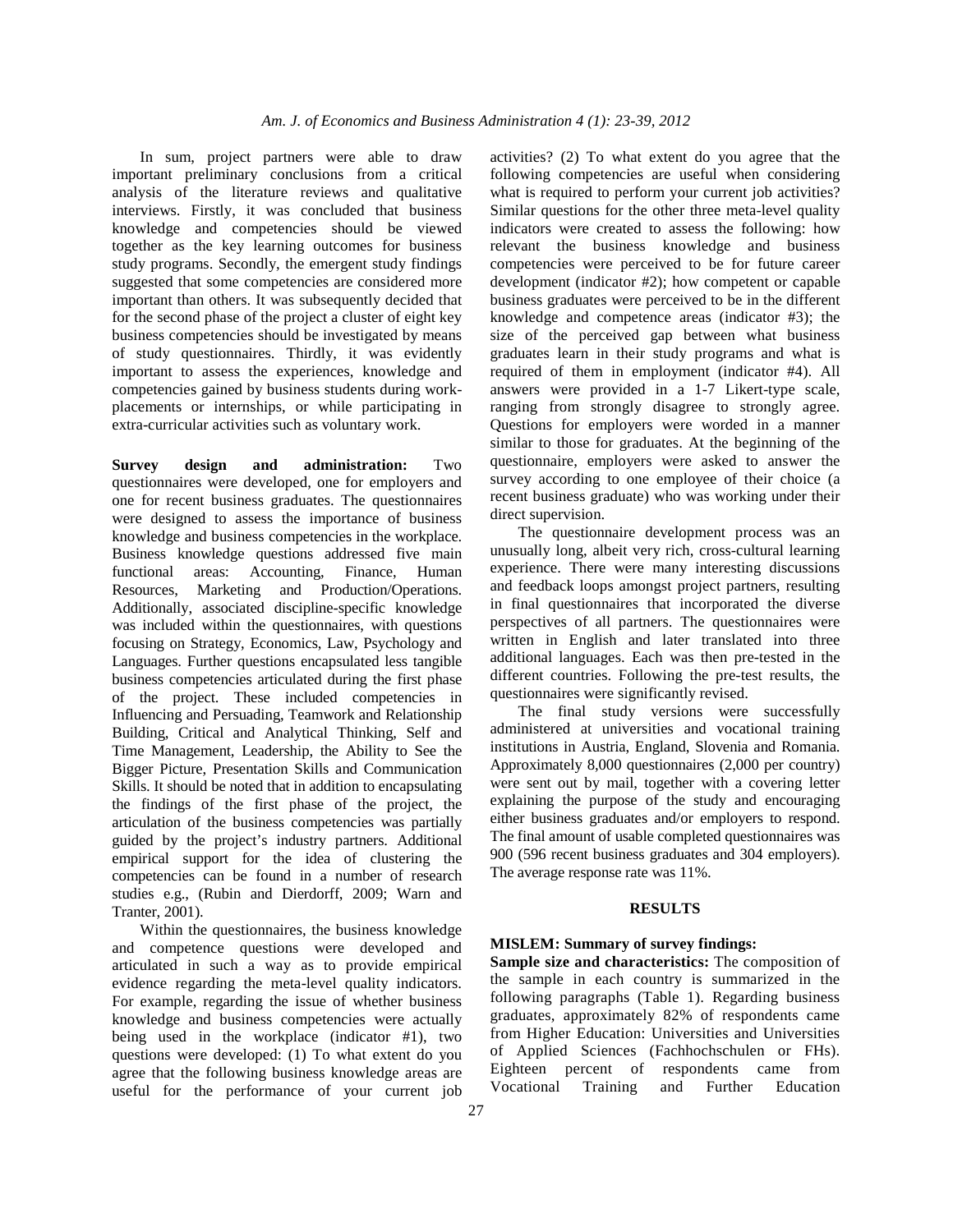Institutions (described in Table 1 as VETs). A large majority of employers (90%) answered the questionnaires according to one particular business graduate from Higher Education, while only 10% of them chose to evaluate one business graduate from a Vocational Training or Further Education Institution.

 Statistical comparisons within these two data sets (t-tests comparing business graduates from Higher Education and business graduates from Vocational Training and Further Education Institutions; t-tests comparing employers' perceptions of Higher Education business graduates versus employers' assessment of Vocational Training and Further Education business graduates) revealed no major differences between these groups. It was therefore possible to combine them for subsequent analysis.

 Concerning the sample characteristics, the final business graduate sample was aged between 21, 30 years of age (66% of the total). 57% were female. Business graduates came from a few different educational institutions in each country and were currently working in a variety of industries (including manufacturing, business-related activities, public administration and defence). The employer sample was notably older (55% aged between 36, 50 years of age) and mostly male (58%). Employers also worked in a wide range of industries (including manufacturing, business-related activities, wholesale and retail trade).

**Key findings I: Satisfaction, employers versus graduates, country differences:** The evidence from key satisfaction data showed that both graduates and employers were generally satisfied with business education. Among the graduates, about 73% of respondents were either very satisfied, satisfied or somewhat satisfied with their business education; 77.5% were either very satisfied, satisfied or somewhat satisfied with their acquired business knowledge.

| Table 1: Sample size and composition per country |                    |                   |  |  |
|--------------------------------------------------|--------------------|-------------------|--|--|
| COUNTRY/                                         | Graduates          | Employers         |  |  |
| Groups                                           | $(N = 596)$        | $(N = 304)$       |  |  |
| Romania                                          | $n = 102$          | $n = 97$          |  |  |
|                                                  | 80 Univ., 12 FHs,  | 86 Univ., 10 FHs. |  |  |
|                                                  | 10 VETs            | no VETs           |  |  |
| Austria                                          | $n = 106$          | $n = 56$          |  |  |
|                                                  | 48 Univ., 37 FHs.  | 29 Univ., 23 FHs. |  |  |
|                                                  | 21 VETs            | 4 VETs            |  |  |
| England                                          | $n = 178$          | $n = 60$          |  |  |
|                                                  | 146 Univ.,         | 51 Univ.,         |  |  |
|                                                  | 32 VETs            | 9 VETs            |  |  |
| Slovenia                                         | $n = 210$          | $n = 91$          |  |  |
|                                                  | 64 Univ., 100 FHs. | 40 Univ., 34 FHs, |  |  |
|                                                  | 46 VETs            | 17 VETs           |  |  |

**Note:** FHs = Universities of Applied Sciences; Univ. = Universities and VETs = Vocational Training and Further Education Institutions

 Among the employers, figures were even more positive: 78% were either very satisfied, satisfied or somewhat satisfied with graduates' level of acquired business knowledge; and 87.6% were either very satisfied, satisfied or somewhat satisfied with graduate employees' work performance (as employer models in this study will demonstrate, employers' ratings of work performance can be at least partially attributed to graduates' abilities in learning outcomes).

 Although the satisfaction data offers 'good news' for business and management undergraduate or vocational training and further education, these study findings should be interpreted with caution, considering that close examination of graduates' self-ratings of capability in business knowledge and especially in business competencies, as well as employers' assessment of graduates' capability in these two learning outcomes, further revealed a much less favorable picture (see following discussion of metalevel indicators).

 Key data comparisons were made in order to investigate how employers' answers differed from graduates'; particularly in relation to critical questions addressing the meta-level indicators. In general, it can be argued that employers seemed both less positive (especially regarding the capability questions) and more discriminating in their responses, particularly in their evaluations across business knowledge and business competencies.

 In addition, country-specific data comparisons were performed (Kruskal Wallis ANOVA tests). While the majority of tests comparing mean rankings indicated country differences with statistical significance, it was determined that the size of such differences was low.

 Nonetheless, in the development of new PLS models for predicting satisfaction with business education (from the graduate data) and for predicting satisfaction with work performance (from the employer data), project partners decided to develop separate models for each country. This was considered more appropriate at early stages of theoretical development (especially considering the statistical significance of country comparisons). In light of this decision, it was possible to investigate whether there were significant differences in the predictors and path coefficients in each country (please see discussion below under "Beyond MISLEM: Theoretical Development and Predictions").

**Key findings II: Meta-level indicators:** The metalevel indicators were derived from the aggregation of the answers for each business knowledge area. Results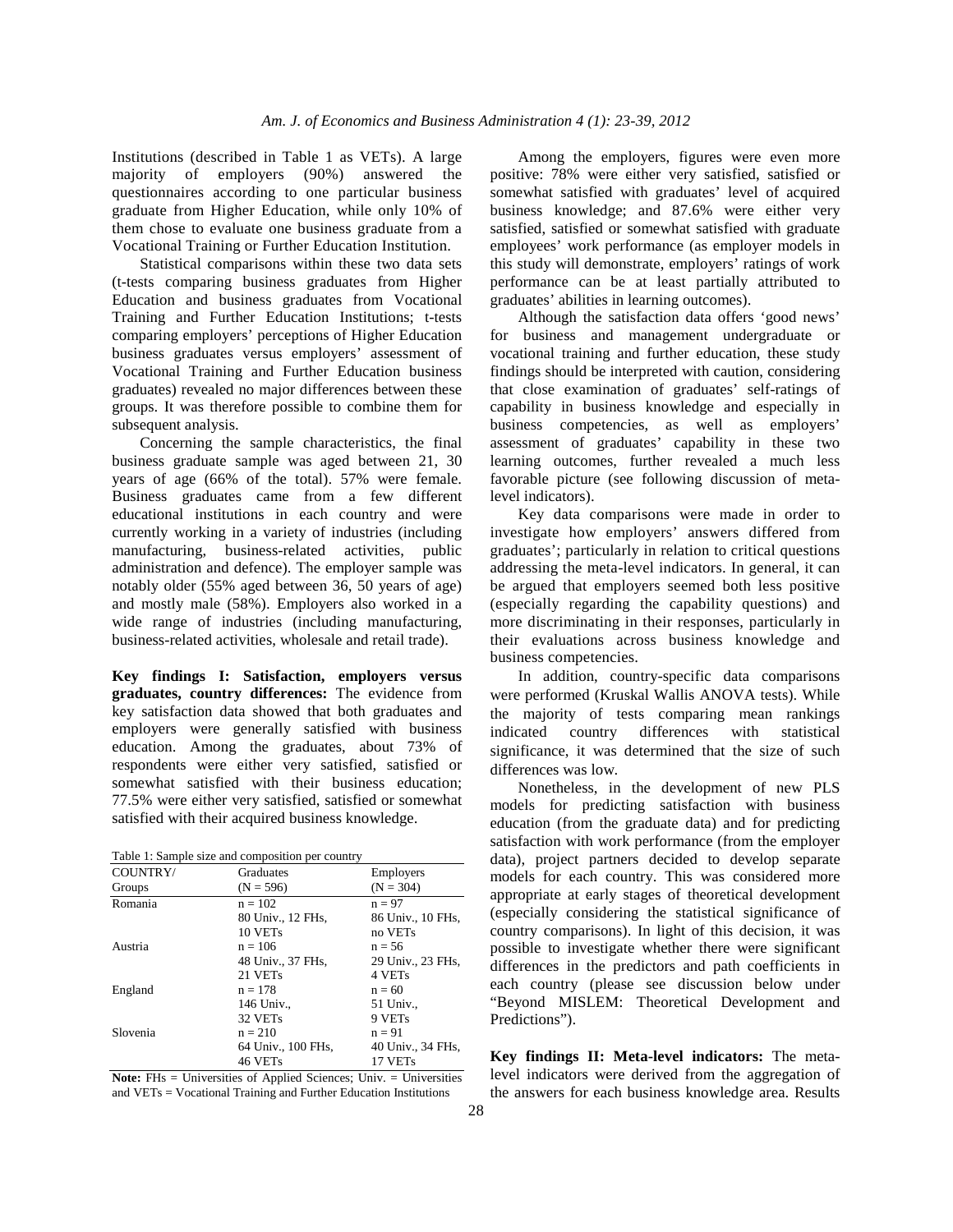for each of the four meta-level indicators are discussed in the next paragraphs. Indicators #1 and #2 are very similar for graduates and for employers, with perhaps only one noticeable difference: employers rate business competencies as clearly more valuable than do graduates (Table 2). Nonetheless, when it comes to the issue of capability (indicator #3), there is a stronger difference in the ratings of these two groups: fewer employers than graduates either strongly agree or agree that graduate employees are capable in business knowledge and in business competencies. Furthermore, it is noteworthy that both groups rate business competencies as more valuable for the performance of graduates' current jobs and more relevant for future career development than business knowledge (Azevedo *et al*., 2007; Gomezelj and Azevedo, 2008).

 Findings from meta-level indicators clearly suggest that business education should emphasize both business knowledge and business competencies-for example, by providing comprehensive examinations in key business knowledge areas and by clearly articulating within the curriculum an integrated, comprehensive path towards the development of business competencies (Andrews and Higson, 2007).

**Beyond MISLEM: Theoretical development and predictions:** In order to develop models for explaining and predicting satisfaction with business education and satisfaction with work performance, the authors selected a variance-based (components-based) approach, PLS path modeling. PLS path modeling assumes that "all the measured variance is useful variance to be explained" (Chin *et al*., 1996) and employs an iterative algorithm for estimating the latent variables (estimated as exact linear combinations of the observed variables), indicator weights and structural path coefficients (for a more detailed discussion, see Fornell and Bookstein, 1982; Lohmoeller, 1989).

 It has been noted in the business literature that one of the advantages of PLS path modeling is that it does not involve distributional assumptions regarding the population or scales of measurement; it is therefore especially suitable for exploratory models, initial theoretical development and/or when the emphasis is placed on prediction (Chin *et al*., 1996). Additionally, the PLS approach avoids two serious problems of covariance-based approaches: improper or inadmissible solutions and factor indeterminacy (as already mentioned, component/factor scores for each latent variable can be derived from the exact linear combination of the observed variables). PLS path modeling is also considered more suitable for small samples, with common rules of thumb suggesting minimum sample sizes that can be 5-10 times the largest number of structural paths which are directed at any particular construct in the model (Chin *et al*., 1996; Fornell and Bookstein, 1982). Finally, the approach has also been recommended for models including formative indicators or for complex models that include many latent variables (Diamantopoulos and Siguaw, 2006; Diamantopoulos and Winklhofer, 2001; Henseler and Ringle, 2009).

 Even though PLS path modeling is considered quite robust regarding a number of issues (e.g., skewness or multicollinearity of the indicators, misspecification of the structural model), it also has some disadvantages (Haenlein and Kaplan, 2004). The most important problem reported in the business and statistics literature is the issue of consistency at large, in that "the path coefficients estimated through PLS path modeling converge on the parameters of the latent variable model [only] as both the sample size and the number of indicators of each latent variable model become infinite" (McDonald, 1996; as cited in Haenlein and Kaplan, 2004). Consequently, the PLS approach tends to underestimate the structural coefficients and overestimate the indicator loadings (Lohmoeller, 1989).

**Employers' models: Explaining and predicting satisfaction with work performance:** All the models presented in this study were developed with the Smart PLS software (Ringle *et al*., 2005). Regarding the sample of employers, a number of different models were tested in order identify the most important variables explaining and predicting satisfaction with work performance. As previously mentioned, to explore potential differences the models were tested separately for each country.

Table 2: Meta-level indicators for business knowledge and competencies (% of respondents who either agree or strongly agree)

|                     | Graduates:         | Graduates:            | Employers:         | Employers:            |
|---------------------|--------------------|-----------------------|--------------------|-----------------------|
|                     | Business knowledge | Business competencies | Business knowledge | Business competencies |
| Indicator #1        | 41.56              | 70.50                 | 41.32              | 78.09                 |
| (Valuable)          |                    |                       |                    |                       |
| Indicator #2        | 48.72              | 82.11                 | 51.16              | 82.15                 |
| (Relevant)          |                    |                       |                    |                       |
| Indicator #3        | 54.83              | 63.40                 | 38.63              | 53.03                 |
| (Capable)           |                    |                       |                    |                       |
| Indicator $#4(gap)$ | 15.05              | 20.69                 | 18.94              | 17.00                 |
|                     |                    |                       |                    |                       |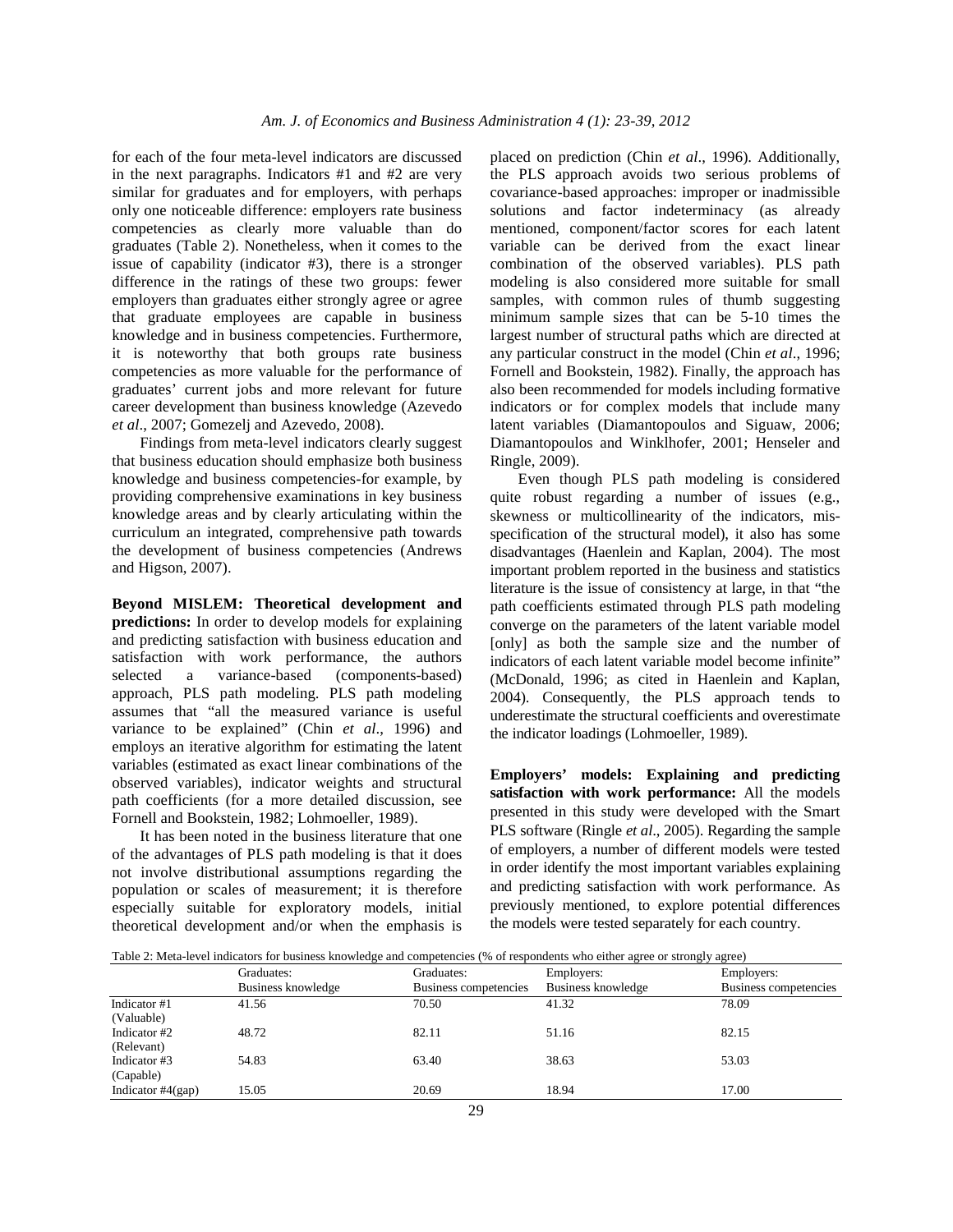| Table 3: Loadings and path coefficients for employers' models |           |                  |                  |           |
|---------------------------------------------------------------|-----------|------------------|------------------|-----------|
| Indicator loadings and                                        | Austria:  | England:         | Slovenia:        | Romania   |
| path coefficients:                                            | Employers | <b>Employers</b> | <b>Employers</b> | Employers |
| Measurement model                                             |           |                  |                  |           |
| Business Knowledge-capable (BK Capable)                       |           |                  |                  |           |
| .bkcap1                                                       | $0.780*$  | $0.793*$         | $0.675*$         | $0.867*$  |
| bkcap2.                                                       | $0.584*$  | $0.573*$         | $0.743*$         | $0.847*$  |
| bkcap3.                                                       | $0.612*$  | $0.762*$         | $0.707*$         | $0.836*$  |
| bkcap4.                                                       | $0.576*$  | $0.896*$         | $0.813*$         | $0.870*$  |
| bkcap5.                                                       | $0.557*$  | $0.504*$         | $0.653*$         | $0.593*$  |
| Competencies-capable (COM Capable)                            |           |                  |                  |           |
| .com1cap                                                      | 0.838*    | $0.862*$         | $0.834*$         | 0.794*    |
| .com2cap                                                      | $0.823*$  | $0.843*$         | $0.762*$         | $0.810*$  |
| .com3cap                                                      | $0.916*$  | $0.862*$         | $0.833*$         | $0.807*$  |
| .com4cap                                                      | $0.771*$  | $0.792*$         | $0.796*$         | $0.768*$  |
| .com5cap                                                      | $0.552*$  | 0.873*           | $0.825*$         | $0.761*$  |
| .com6cap                                                      | $0.831*$  | $0.869*$         | $0.801*$         | $0.803*$  |
| .com7cap                                                      | $0.635*$  | $0.747*$         | $0.545*$         | $0.841*$  |
| .com8cap                                                      | $0.737*$  | $0.802*$         | $0.756*$         | 0.873*    |
| Satisfaction                                                  |           |                  |                  |           |
| With work performance (SATPERF)                               |           |                  |                  |           |
| .satperf1                                                     | $0.914*$  | 0.897*           | $0.920*$         | $0.924*$  |
| .satperf2                                                     | $0.895*$  | 0.918*           | 0.899*           | $0.832*$  |
| <b>Structural Model</b>                                       |           |                  |                  |           |
| BK capable onto SATPERF                                       | 0.277     | 0.101            | $0.188**$        | $0.615*$  |
| .COM capable onto SATPERF                                     | $0.246**$ | $0.630*$         | $0.624*$         | 0.056     |
| R-squares                                                     | 0.189     | 0.468            | 0.591            | 0.417     |

*Am. J. of Economics and Business Administration 4 (1): 23-39, 2012* 

Table 3: Loadings and path coefficients for employers' models

\*Statistically significant at 0.05; \*\*nearly significant, **Note:** Employers' models have the following indicators: bkcap1-bkcap5 (capable in Accounting, Human Resources, Marketing, Finance and Production/Operations); com1cap-com8cap (capable in Influencing and Persuading, Teamwork and Relationship Building, Critical/Analytical Thinking, Self and Time Management, Leadership, Ability to see Bigger Picture, Presentation and Communication); satperf1-satperf2 (satisfaction with quality of employee's work performance; satisfaction with employee's job performance).

 The final models for each country, showing all indicator loadings and structural path coefficients, are presented together in Table 3. Furthermore, the Austrian case is included in Fig. 1 in order to enable readers to conceptualize what the models look like.

 The employers' models for each country introduce two main independent variables explaining and predicting employers' ratings of satisfaction with business graduates' work performance: Business knowledge capable (employers' ratings of graduates' abilities in five business knowledge disciplines) and Competencies capable (employers' ratings of graduates' abilities in eight business-focused competencies) (Fig. 1 and Table 3). The business knowledge disciplines were intended to measure how capable employers consider business graduates to be in Accounting, Human Resources, Marketing, Finance and Production/ Operations. The business competencies aimed to measure how capable employers believe business graduates to be in Influencing and Persuading, Teamwork and Relationship Building, Critical/Analytical Thinking, Self and Time Management, Leadership, the Ability to See the Bigger Picture, Presentation Skills and Communication Skills.

 The study suggests that, according to the employers surveyed, the most important factors explaining and predicting satisfaction with business graduates' work performance are the graduates' abilities in business knowledge and in business competencies*.* Such abilities may therefore be viewed as important factors in promoting understanding of the real impact of business education in the workplace.

 Nonetheless, there are significant differences across the four European countries analyzed in our study. In the Austrian case, for example, the contribution of business knowledge and business competencies seem more or less balanced (by looking at the size of the two structural path coefficients), even though the path coefficients were not found to be statistically significant in the Austrian model. In the case of England and Slovenia, graduates' abilities in different business competencies form clearly the most important factor explaining and predicting work performance (structural path coefficients for both countries are large and significant: 0.630 for England and 0.624 for Slovenia). Finally, in the case of Romania, interestingly, the opposite scenario is presented: Graduates' abilities in the different business knowledge disciplines form the only important and significant factor in explaining and predicting employers' satisfaction with graduates work performance (structural path coefficient is large and significant: 0.615).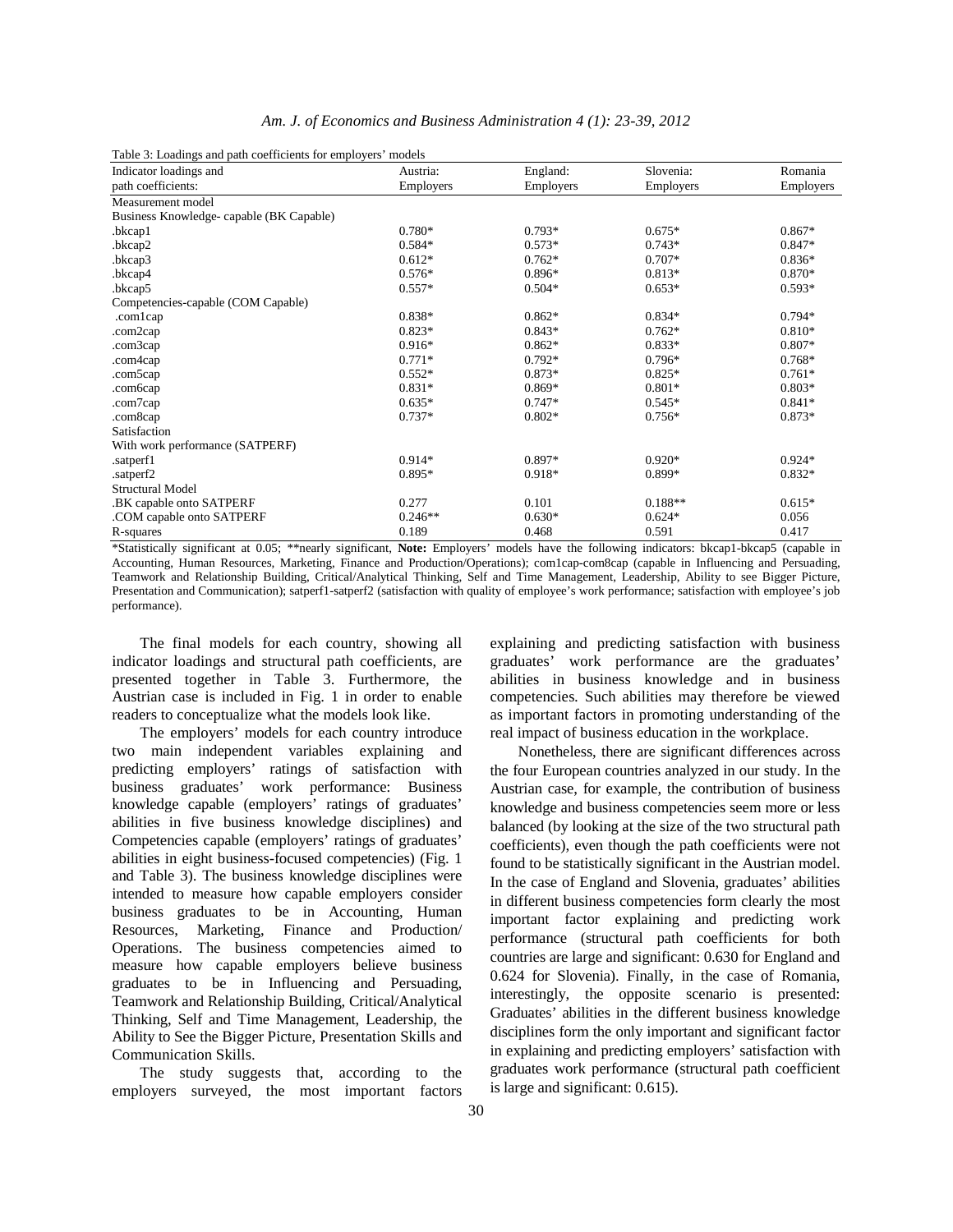To further substantiate these country differences, several t-tests were performed, comparing the structural path coefficients (betas) with each other, two at a time (Keil *et al*., 2000). Results from these ttests showed that 7 out of 12 comparisons were significant (or 58% of the comparisons), which seems to indicate that there are indeed some country differences in how graduates' abilities in business knowledge and competencies can help explain and predict graduates' performance in the workplace.

 The four employers' models were evaluated according to suggested criteria. For measurement models, four critical aspects were considered: individual item reliability, construct reliability, convergent validity and discriminant validity (Cano, 2003). To sum up the evidence for the four measurement models, it was possible to conclude that all four models were considered appropriate, regarding individual item reliability (all factor loadings are above the minimum threshold of 0.5); construct reliability (all composite reliabilities are above the recommended threshold of 0.7); convergent validity (with one exception, the Average Variance Extracted (AVE) is above the recommended threshold of 0.5 for all models); and discriminant validity (in all cases, the square root of AVEs is higher than the correlations between constructs) (Table 3-5).



Fig. 1: Employers' model for Austria. Employers' models have the following indicators: bkcap1-bkcap5 (capable in Accounting, Human Resources, Marketing, Finance and Production/Operations); com1cap-com8cap (capable in Influencing and Persuading, Teamwork and Relationship Building, Critical/Analytical Thinking, Self and Time Management, Leadership, Ability to see Bigger Picture, Presentation and Communication); satperf1- satperf2 (satisfaction with quality of employee's work performance; satisfaction with employee's job performance)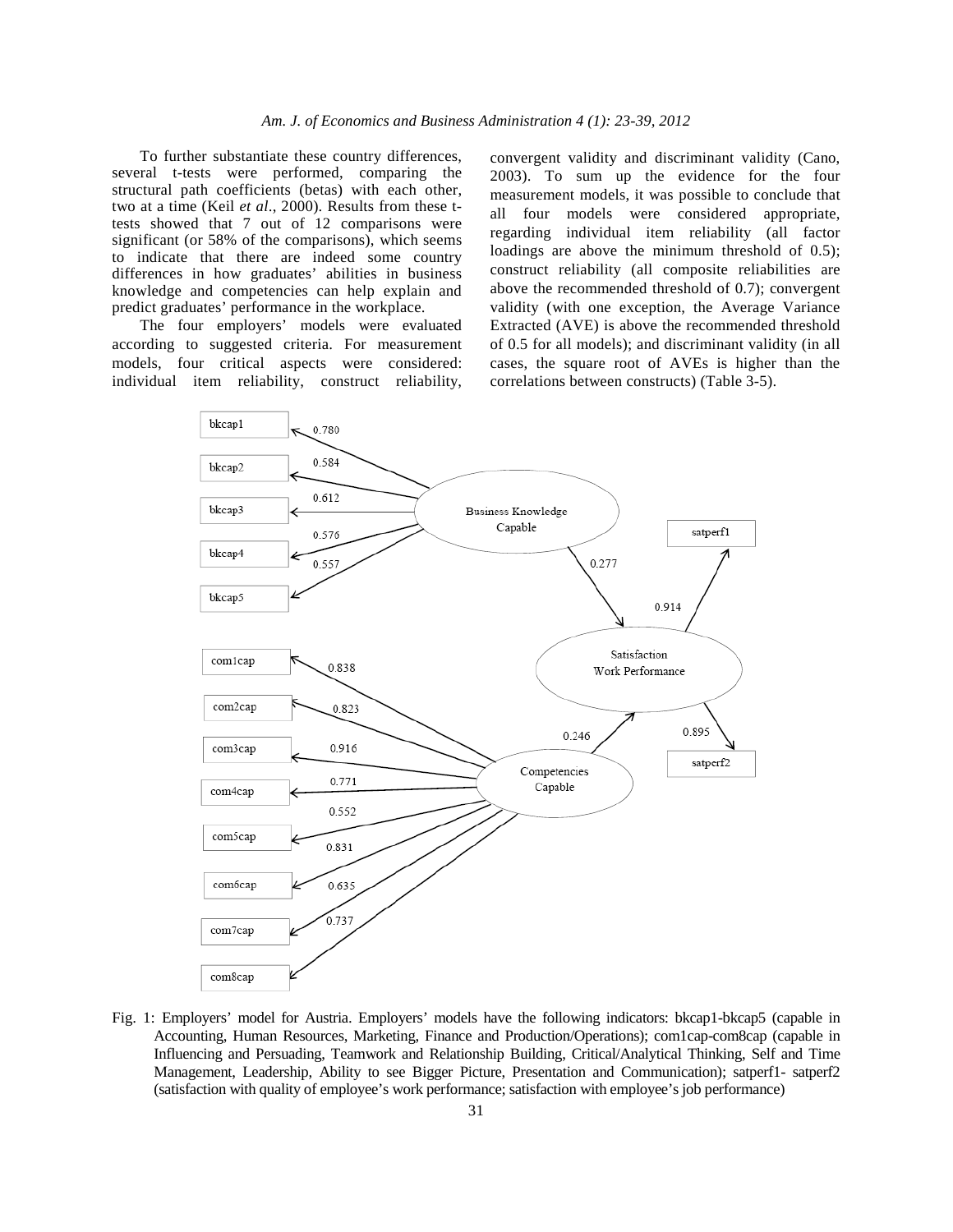|                                         | Austria | England | Slovenia | Romania |
|-----------------------------------------|---------|---------|----------|---------|
| <b>Composite reliability</b>            |         |         |          |         |
| Business Knowledge Capable (BK capable) | 0.761   | 0.838   | 0.842    | 0.903   |
| Competencies Capable (COM capable)      | 0.919   | 0.947   | 0.921    | 0.937   |
| Satisfaction with Work Performance      | 0.900   | 0.903   | 0.905    | 0.871   |
| (SATPERF)                               |         |         |          |         |
| $AVE*$                                  |         |         |          |         |
| Business Knowledge Capable (BK capable) | 0.393   | 0.518   | 0.518    | 0.655   |
| Competencies Capable (COM capable)      | 0.594   | 0.692   | 0.599    | 0.652   |
| Satisfaction with Work Performance      | 0.818   | 0.823   | 0.826    | 0.772   |
| (SATPERF)                               |         |         |          |         |
| ---                                     |         |         |          |         |

Table 4: Construct reliability and convergent validity for employers' models

**Note:** AVE = Average Variance Extracted

Table 5: Discriminant validity for employers' models

|                                         | BK capable | COM capable | <b>SATPERF</b> |
|-----------------------------------------|------------|-------------|----------------|
| Austria:                                |            |             |                |
| Business Knowledge Capable (BK capable) | (0.627)    |             |                |
| Competencies Capable (COM capable)      | 0.375      | (0.771)     |                |
| Satisfaction with Work Performance      | 0.370      | 0.351       | (0.905)        |
| (SATPERF)                               |            |             |                |
| England:                                |            |             |                |
| Business Knowledge Capable (BK capable) | (0.720)    |             |                |
| Competencies Capable (COM capable)      | 0.477      | (0.832)     |                |
| Satisfaction with Work Performance      |            |             |                |
| (SATPERF)                               | 0.401      | 0.678       | (0.907)        |
| Slovenia:                               |            |             |                |
| Business Knowledge Capable (BK capable) | (0.720)    |             |                |
| Competencies Capable (COM capable)      | 0.714      | (0.774)     |                |
| Satisfaction with Work Performance      | 0.633      | 0.758       | (0.909)        |
| (SATPERF)                               |            |             |                |
| Romania:                                |            |             |                |
| Business Knowledge Capable (BK capable) | (0.809)    |             |                |
| Competencies Capable (COM capable)      | 0.516      | (0.808)     |                |
| Satisfaction with Work Performance      | 0.644      | 0.373       | (0.879)        |
| (SATPERF)                               |            |             |                |

Note: Diagonal elements (values in parenthesis) are the square root of AVE (i.e., variance shared between the constructs and their measures), while off-diagonal elements are the correlations between constructs. For adequate discriminant validity, diagonal elements should be larger than off-diagonal elements.

Therefore with only one exception (the AVE of Business Knowledge Capable, in the Austrian model, which indicated relatively high measurement error), all the measures were above the recommended thresholds (Acedo and Casillas, 2007; Fornell and Larcker, 1981; Julien and Ramangalahy, 2003; Nunally, 1967). Regarding the evaluation of structural models, two critical aspects were examined, taking account of recommendations by (Marcoulides, 1998): the size of R-square (amount of explained variance) and the statistical significance of all the structural path coefficients. The R-square for the employers' models ranged from 0.189 (Austrian sample) to 0.591 (Slovenian sample) (Table 3). R-square is at a moderate level in three out of the four models, thus indicating a good amount of explained variance in the dependent construct Satisfaction with Work Performance. Following this, the statistical significance of the path

coefficients in the structural model was examined (tvalues were obtained with the help of a bootstrapping procedure of 300 subsamples) e.g., (Efron and Tibshirani, 1993; Henseler *et al*., 2009; Vinzi *et al*., 2010). The structural path coefficients that were either significant or near significant were highlighted in Table 3. Since the models proposed are new, the authors did not try to delete non-significant paths. Instead, a comparison of structural paths was undertaken, which determined that there were significant differences across the four different countries (as explained in earlier paragraphs). This was considered more meaningful at the early stages of theoretical development.

 In short, in considering the evaluation criteria for measurement as well as structural components, the newly proposed employers' models were considered adequate.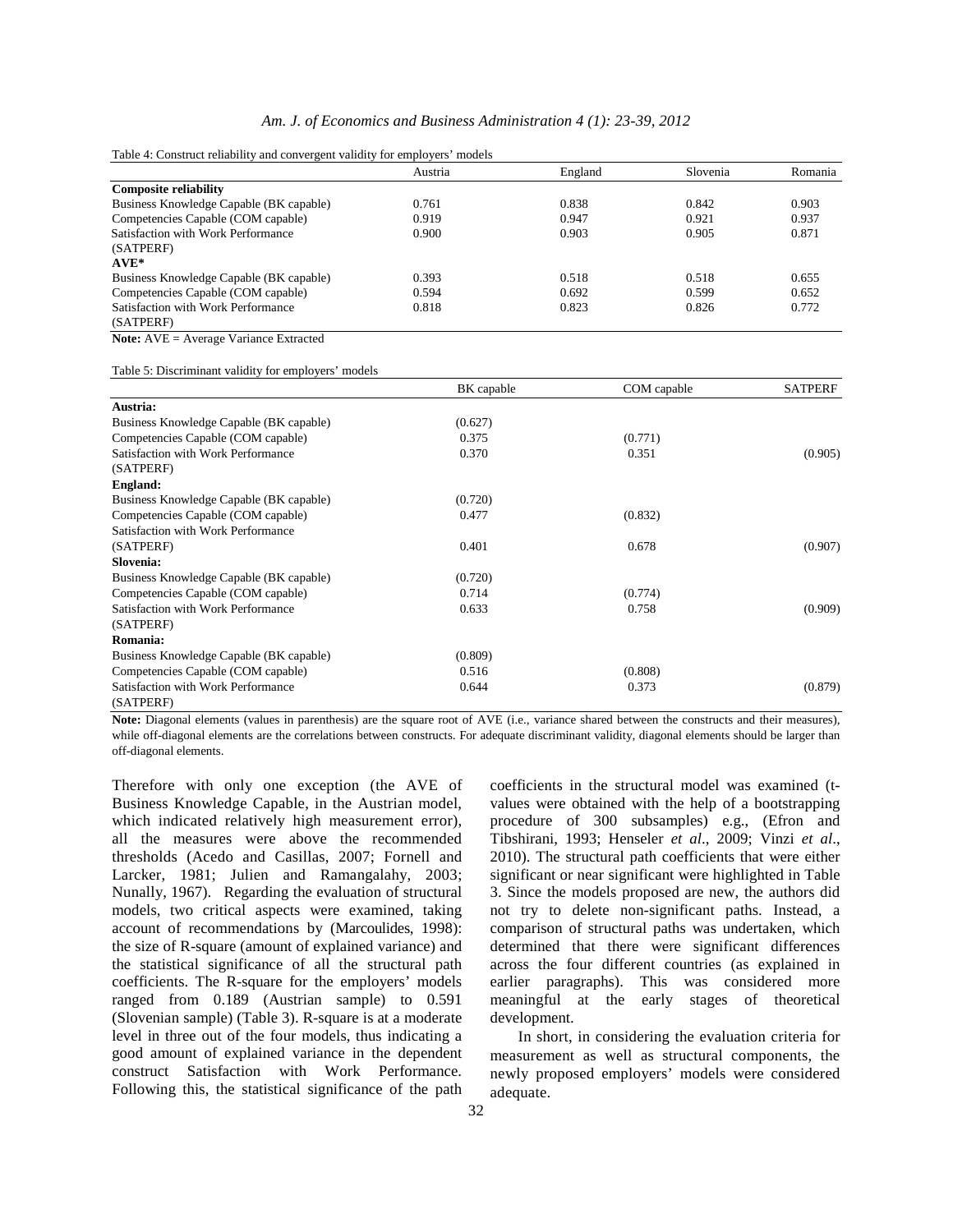**Graduates' models: Explaining and predicting satisfaction with business education:** With respect to the graduate sample, a number of different models were also tested in order to identify the most important variables explaining and predicting satisfaction with business education. Again, in order to allow potential differences between each country to be explored, models were tested separately for each country in the study.

 The final models for each country, all indicator loadings and structural path coefficients are discussed in the following paragraphs (Table 6). As in the employers' models, the Austrian case is shown in Fig. 2 in order that readers may conceptualize what the models look like.

 The graduates' models show that there are two main independent variables that explain and predict satisfaction with business education, according to recent business graduates: Business knowledge valuable (graduates' ratings of the value of five business knowledge disciplines for the performance of their jobs) and Competencies valuable (graduates' ratings of the value of eight businessfocused competencies for the performance of their jobs). These variables describe graduates' ratings of how valuable or useful the five business knowledge disciplines (Accounting, Human Resources, Marketing, Finance and Production/Operations) and eight business-focused competencies (Influencing and Persuading, Teamwork and Relationship Building, Critical/Analytical Thinking, Self and Time Management, Leadership, the Ability to See the Bigger Picture, Presentation Skills and Communication Skills) are perceived to be for the performance of graduates' current job activities .

 In other words, according to graduates' perspectives, their Satisfaction with Business Education (dependent variable in the model, measured by the two indicators depicting overall satisfaction with business programs and satisfaction with acquired business knowledge), can at least be partially attributed to how valuable these two critical learning outcomes are perceived to be in assisting graduates perform well in their jobs. Looking at the structural coefficients across the four countries, we can see a balanced and small contribution with regards to the two variables assessing the value of business knowledge and business competencies. Results from t-tests (beta comparisons) further confirmed that there seemed to be no major differences across the four countries regarding the level of contribution of these variables (only 1 out of 12 ttests was statistically significant).

 The four graduates' models were also evaluated according to suggested criteria from PLS literature. Specifically, the measurement models were examined with respect to individual item reliability, construct reliability and convergent and discriminant validity, whilst the structural models were assessed by the size of their R-squares (amount of explained variance) and the statistical significance of the structural paths e.g., (Acedo and Florin, 2006; Marcoulides, 1998).

 To sum up the evidence from the measurement models, all four models were considered adequate regarding individual item reliability (most factor loadings were above the minimum 0.5 threshold, although a few were slightly below it), construct reliability (all composite reliabilities are above the recommended threshold of 0.7) and discriminant validity (in all cases, the square root of AVE is higher than the correlations between constructs, as recommended) (Table 6-8). Concerning item reliability, it is worth mentioning that only two factor loadings (path coefficients for the indicator bkval2 in the UK model and for the indicator bkval3 in the Austrian model) were in the low range of 0.3, which may suggest the need for item revision in future empirical studies, although these items had better factor loadings in the other country models. For the purpose of the current models, these two indicators with small loadings were not considered problematic since they have small weight and thus little effect on the latent variables.

 Regarding convergent validity, the evidence is somewhat mixed (while in half of the cases the AVE is above the recommended threshold of 0.5, in the other half this is not the case, thus suggesting that the amount of unexplained variance in some constructs remains large (Table 7). Future research is needed in order to examine what additional indicators can be developed for the constructs addressing the value of business knowledge (Business Knowledge-valuable) and the value of business competencies (Competenciesvaluable). For example, new indicators can be developed to address other important, business-related knowledge areas (e.g., economics, psychology, law).

 Regarding the structural model, the size of Rsquare for each country indicates that a small to moderate percentage of variance is explained (between approximately 8% in the UK model and 33% in the Romanian (Table 6). The relatively small R-square sizes seem to suggest that future research should incorporate other important independent variables in explaining satisfaction with business education (for example, reputation of the institution, faculty expertise and professional experience, satisfaction with existing infrastructure). Concerning the next evaluation criterion, all the structural paths were found significant, with one exception; the path from Competencies-valuable to Satisfaction with Business Education in the UK model (tvalues were also obtained with a bootstrapping procedure of 300 subsamples; see Marcoulides, 1998).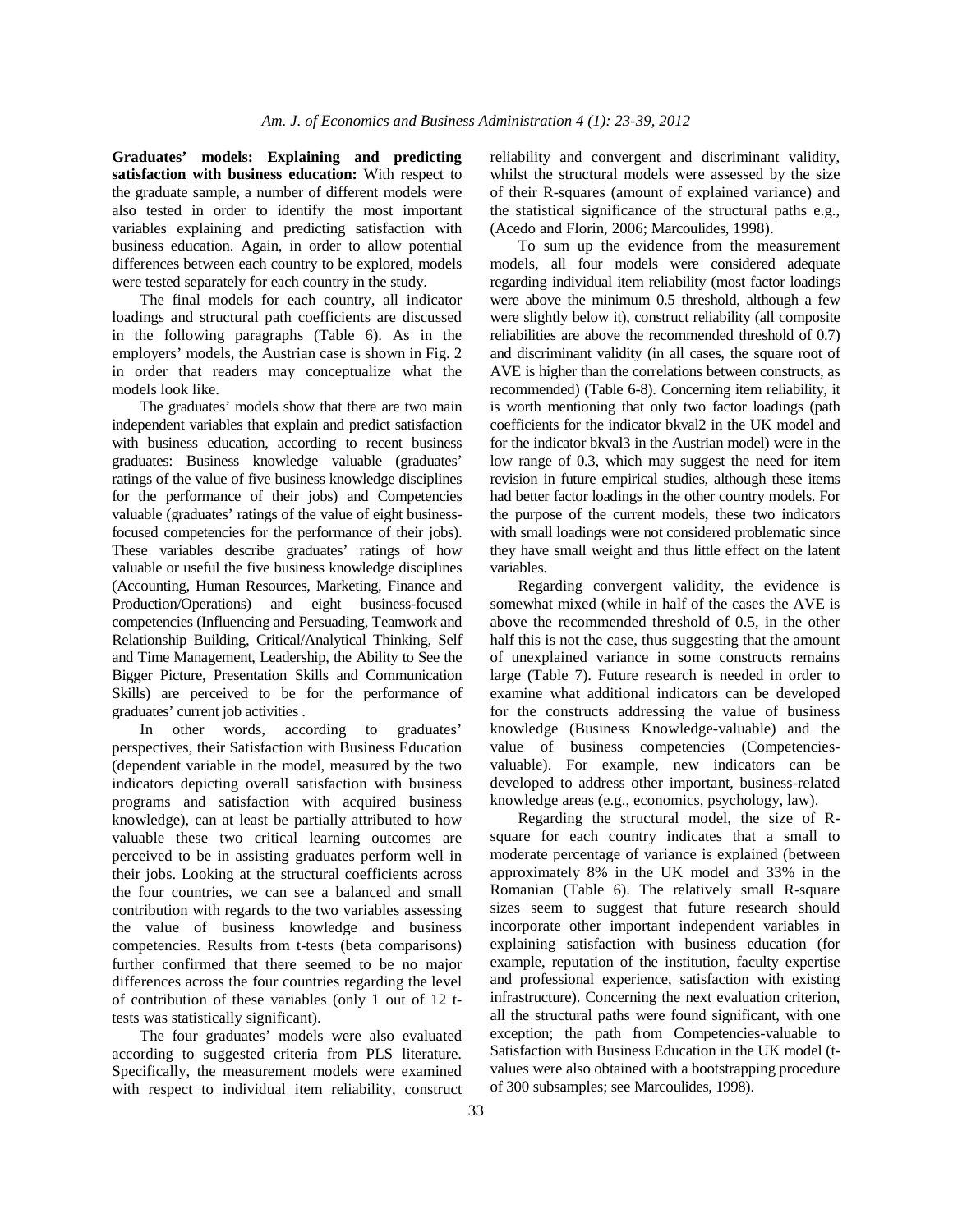| Indicator loadings and              | Austria:  | England:  | Slovenia: | Romania:  |
|-------------------------------------|-----------|-----------|-----------|-----------|
| path coefficients                   | Graduates | Graduates | Graduates | Graduates |
| <b>Measurement model</b>            |           |           |           |           |
| Business Knowledge- valuable        |           |           |           |           |
| (BK valuable)                       |           |           |           |           |
| .bkval1                             | $0.763*$  | 0.778*    | $0.670*$  | $0.815*$  |
| .bkval2                             | $0.661*$  | $0.366**$ | $0.681*$  | $0.670*$  |
| .bkval3                             | $0.399**$ | $0.412*$  | $0.737*$  | $0.724*$  |
| .bkval4                             | 0.809*    | $0.820*$  | $0.774*$  | $0.738*$  |
| .bkval5                             | $0.543*$  | $0.614*$  | $0.665*$  | $0.772*$  |
| Competencies-valuable               |           |           |           |           |
| (COM valuable)                      |           |           |           |           |
| .com1val                            | $0.760*$  | $0.456*$  | $0.766*$  | $0.650*$  |
| .com2val                            | $0.842*$  | 0.538*    | $0.616*$  | 0.488*    |
| .com3val                            | $0.884*$  | $0.576*$  | $0.709*$  | $0.610*$  |
| .com4val                            | $0.860*$  | $0.800*$  | $0.607*$  | $0.428*$  |
| .com5val                            | $0.741*$  | $0.678*$  | $0.764*$  | $0.698*$  |
| .com6val                            | $0.886*$  | $0.737*$  | $0.696*$  | $0.638*$  |
| .com7val                            | $0.731*$  | $0.529*$  | $0.704*$  | $0.764*$  |
| .com8val                            | $0.920*$  | 0.589*    | $0.626*$  | $0.482*$  |
| Satisfaction with                   |           |           |           |           |
| <b>Business Education (SATPROG)</b> |           |           |           |           |
| .satbk                              | $0.939*$  | $0.724*$  | 0.858*    | $0.865*$  |
| .satprog                            | 0.709*    | $0.891*$  | $0.914*$  | $0.890*$  |
| <b>Structural model</b>             |           |           |           |           |
| .BK valuable onto SATPROG           | $0.217*$  | $0.172*$  | $0.233*$  | $0.419*$  |
| .COM valuable onto SATPROG          | $0.236*$  | 0.164     | $0.256*$  | $0.238*$  |
| R-squares                           | 0.132     | 0.079     | 0.191     | 0.334     |

### *Am. J. of Economics and Business Administration 4 (1): 23-39, 2012*

Table 6: Loadings and path coefficients for graduates' models

\*Statistically significant at 0.05; \*\*nearly significant **Note:** Graduates' models have the following indicators: bkval1-bkval5 (valuable knowledge areas Accounting, Human Resources, Marketing, Finance and Production/Operations); com1val-com8val (valuable competencies Influencing and Persuading, Teamwork and Relationship Building, Critical/Analytical Thinking, Self and Time Management, Leadership, Ability to See Bigger Picture, Presentation and Communication); satbk and satprog (satisfaction with acquired business knowledge; satisfaction with business education)

Table 7: Construct reliability and convergent validity for graduates' models

|                                      | Austria | England | Slovenia | Romania |
|--------------------------------------|---------|---------|----------|---------|
| <b>Composite reliability</b>         |         |         |          |         |
| <b>Business Knowledge Valuable</b>   | 0.778   | 0.746   | 0.832    | 0.862   |
| (BK valuable)                        |         |         |          |         |
| Competencies Valuable                | 0.947   | 0.826   | 0.877    | 0.817   |
| (COM valuable)                       |         |         |          |         |
| Satisfaction with Business Education | 0.815   | 0.793   | 0.880    | 0.870   |
| (SATPROG)                            |         |         |          |         |
| $AVE*$                               |         |         |          |         |
| Business Knowledge Valuable          | 0.425   | 0.391   | 0.499    | 0.556   |
| (BK valuable)                        |         |         |          |         |
| Competencies Valuable                | 0.691   | 0.380   | 0.474    | 0.366   |
| (COM valuable)                       |         |         |          |         |
| Satisfaction with Business Education | 0.692   | 0.659   | 0.786    | 0.770   |
| (SATPROG)                            |         |         |          |         |

**Note:** AVE = Average Variance Extracted

 Overall, the evidence from the PLS evaluation criteria provides good support for all of the graduates' and employers' models. Nonetheless, these models are new and therefore should be considered exploratory in nature. Additional studies are needed, not only to address some of the issues already mentioned in this discussion but also to test whether the models can be duplicated in other educational contexts and in different countries.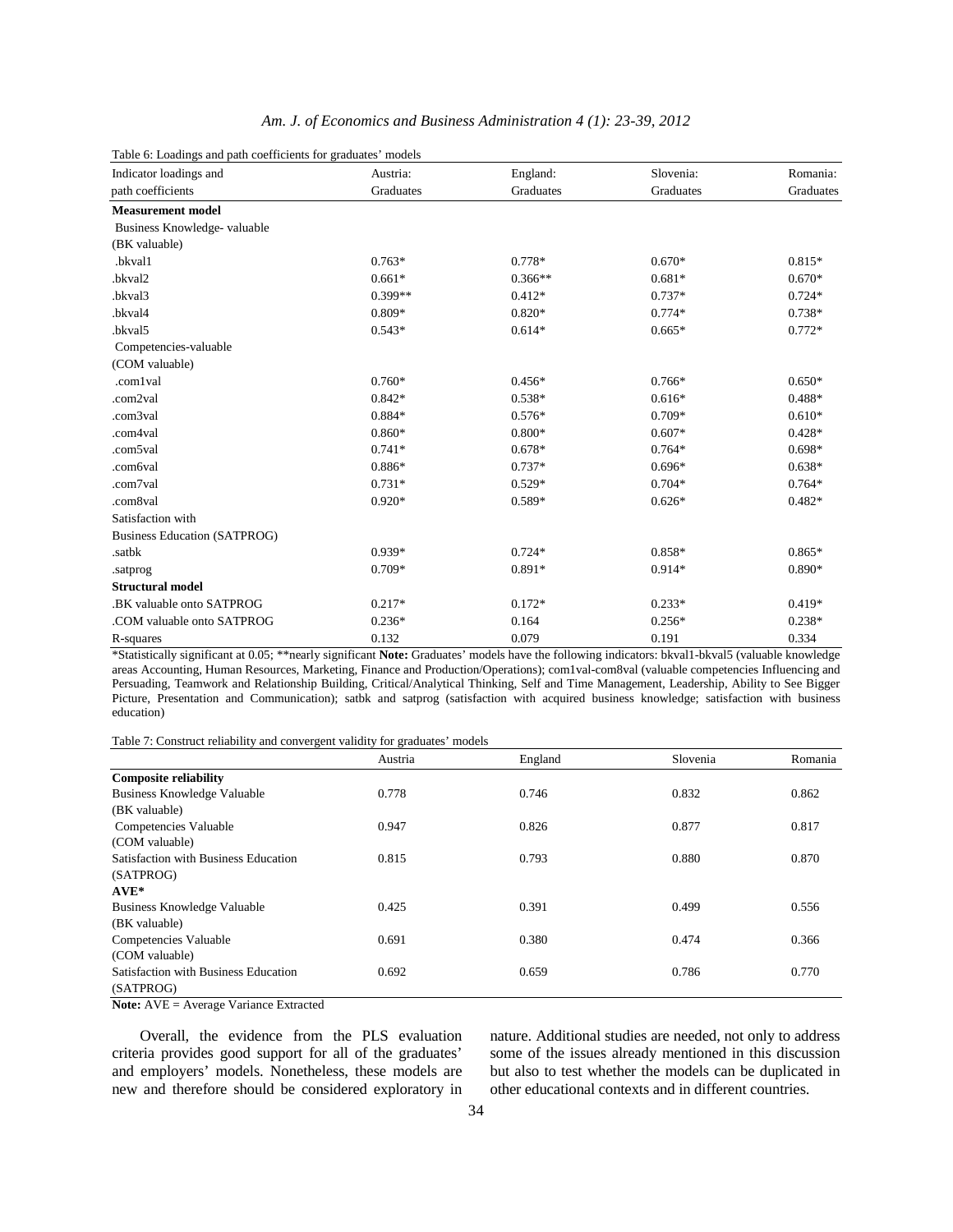

Fig. 2: Graduates' model for Austria. Graduates' models have the following indicators: bkval1-bkval5 (valuable knowledge areas Accounting, Human Resources, Marketing, Finance and Production/Operations); com1valcom8val (valuable competencies Influencing and Persuading, Teamwork and Relationship Building, Critical/Analytical Thinking, Self and Time Management, Leadership, Ability to see Bigger Picture, Presentation and Communication); satbk and satprog (satisfaction with acquired business knowledge; satisfaction with business education)

| Table 8: Discriminant validity for graduates' models |                    |              |                |
|------------------------------------------------------|--------------------|--------------|----------------|
|                                                      | <b>BK</b> valuable | COM valuable | <b>SATPROG</b> |
| Austria                                              |                    |              |                |
| Business Knowledge Valuable (BK valuable)            | (0.652)            |              |                |
| Competencies Valuable (COM valuable)                 | 0.270              | (0.831)      |                |
| Satisfaction with Business Education (SATPROG)       | 0.282              | 0.297        | (0.832)        |
| <b>England</b>                                       |                    |              |                |
| Business Knowledge Valuable (BK valuable)            | (0.626)            |              |                |
| Competencies Valuable (COM valuable)                 | 0.402              | (0.617)      |                |
| Satisfaction with Business Education (SATPROG)       | 0.238              | 0.234        | (0.812)        |
| Slovenia                                             |                    |              |                |
| Business Knowledge Valuable (BK valuable)            | (0.707)            |              |                |
| Competencies Valuable (COM valuable)                 | 0.578              | (0.689)      |                |
| Satisfaction with Business Education (SATPROG)       | 0.382              | 0.393        | (0.886)        |
| Romania                                              |                    |              |                |
| Business Knowledge Valuable (BK valuable)            | (0.745)            |              |                |
| Competencies Valuable (COM valuable)                 | 0.514              | (0.605)      |                |
| Satisfaction with Business Education (SATPROG)       | 0.541              | 0.453        | (0.878)        |

**Note:** Diagonal elements (values in parenthesis) are the square root of AVE (i.e., variance shared between the constructs and their measures), while off-diagonal elements are the correlations between constructs. For adequate Discriminant validity, diagonal elements should be larger than off-diagonal elements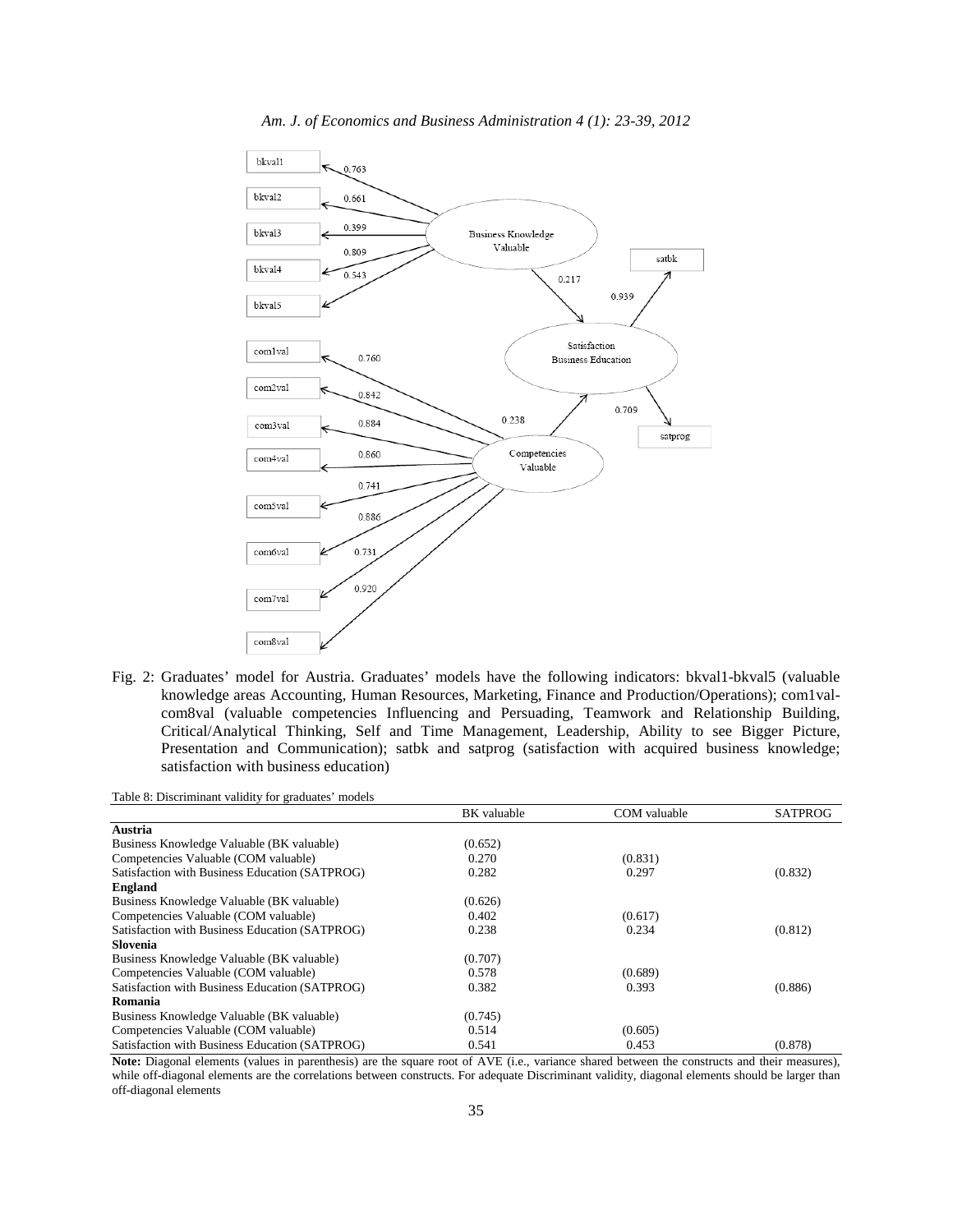#### **DISCUSSION**

 Findings from the multi-country research project described in this study revealed the importance of developing within business study programs two critical learning outcomes: key business knowledge (knowledge related to discipline specific areas) and key business competencies (generic skills). According to evidence provided by the meta-level indicators, these key business knowledge areas and key business competencies were perceived as valuable (indicator #1) and relevant for future career development (indicator #2) by both employers and recent business graduates in all the four countries examined. Notably, the development of business competencies was perceived by both groups as being more important than the acquisition of business knowledge (Table 2).

 In light of these results and considering that graduates and employers showed much less confidence in graduates' abilities in business knowledge and in business competencies (indicator #3), Higher Education, Further Education and Vocational Training Institutions need to consider adopting pedagogical approaches that strengthen students' business knowledge and, more importantly, better promote the development of critical business competencies. Regarding business knowledge, Higher Education, Further Education and Vocational Training Institutions need to be encouraged to specify the key knowledge areas within each study program in addition to further identifying the core concepts and learning outcomes within each major discipline (for example, finance). The adoption of these critical steps will lead to the development of an integrated framework of concepts and tools, which may serve as a guide to faculty members designing specific courses within the program and to internal as well as external quality assurance review teams. In addition, as previously mentioned, the inclusion of final comprehensive examinations covering key business knowledge areas may also help reinforce graduates' knowledge.

 Concerning the business competencies (Andrews and Higson, 2007) have proposed the development of an articulated path within the curriculum, which specifies different assessment criteria for each level of competence development (primary, secondary, advanced). To illustrate, regarding the competence Communication Skills, it is suggested assessment criteria should progress from seeking evidence of the adoption of a detailed and clear level of writing (primary level), to the demonstration of a much more

critical style of writing (secondary level) and finally, to the expectation of the "adoption of a critical and analytical writing style showing depth of thought and wide understanding of subject matter" (advanced level) (Andrews and Higson, 2007).

 Additional recommendations can also be made for policy-makers in Education. They should encourage greater involvement of employers in the quality assurance process of educational institutions (both by extending employer involvement to quality review teams and also by seeking regular employer feedback through surveys and/or qualitative methods). Policymakers in Education can also promote the use of a model that combines key business knowledge and key business competencies, as a way of harmonizing curricula at the European level (Andrews and Higson, 2007; Azevedo, 2007). Engagement in European-level discussions may foster a greater level of understanding regarding what types of learning outcomes can be used in different scientific fields amongst policy-makers. As previously mentioned, other transnational projects have already demonstrated that it is possible to arrive at a common set of knowledge and competencies applicable to study programs in different countries. The output-oriented criteria proposed in this study, based on the idea of learning outcomes, can therefore be adapted to different fields of study, such as engineering, history or economics.

#### **CONCLUSION**

 In conclusion, given the exploratory nature of the PLS models developed in this study, the authors would like to suggest that future research studies should seek to test and refine these models, in order to see how well they can operate in different contexts, whether the measurement process can be improved and whether additional variables should be included in these models. Considering the growing public demands demonstrate the impact of Higher Education in society, empirical models that explicitly show the link between graduates' abilities in key learning outcomes and actual performance in the workplace should bring significant benefit to policy-makers in Education and Quality Assurance Agencies. In addition, empirical studies describing the instrumental value of Higher Education (how valuable critical learning outcomes are perceived to be for actual work performance) and its potential impact on graduate satisfaction ratings should encourage Higher Education, Further Education and Vocational Training institutions to strengthen their efforts to align their study programs with changing labor market requirements.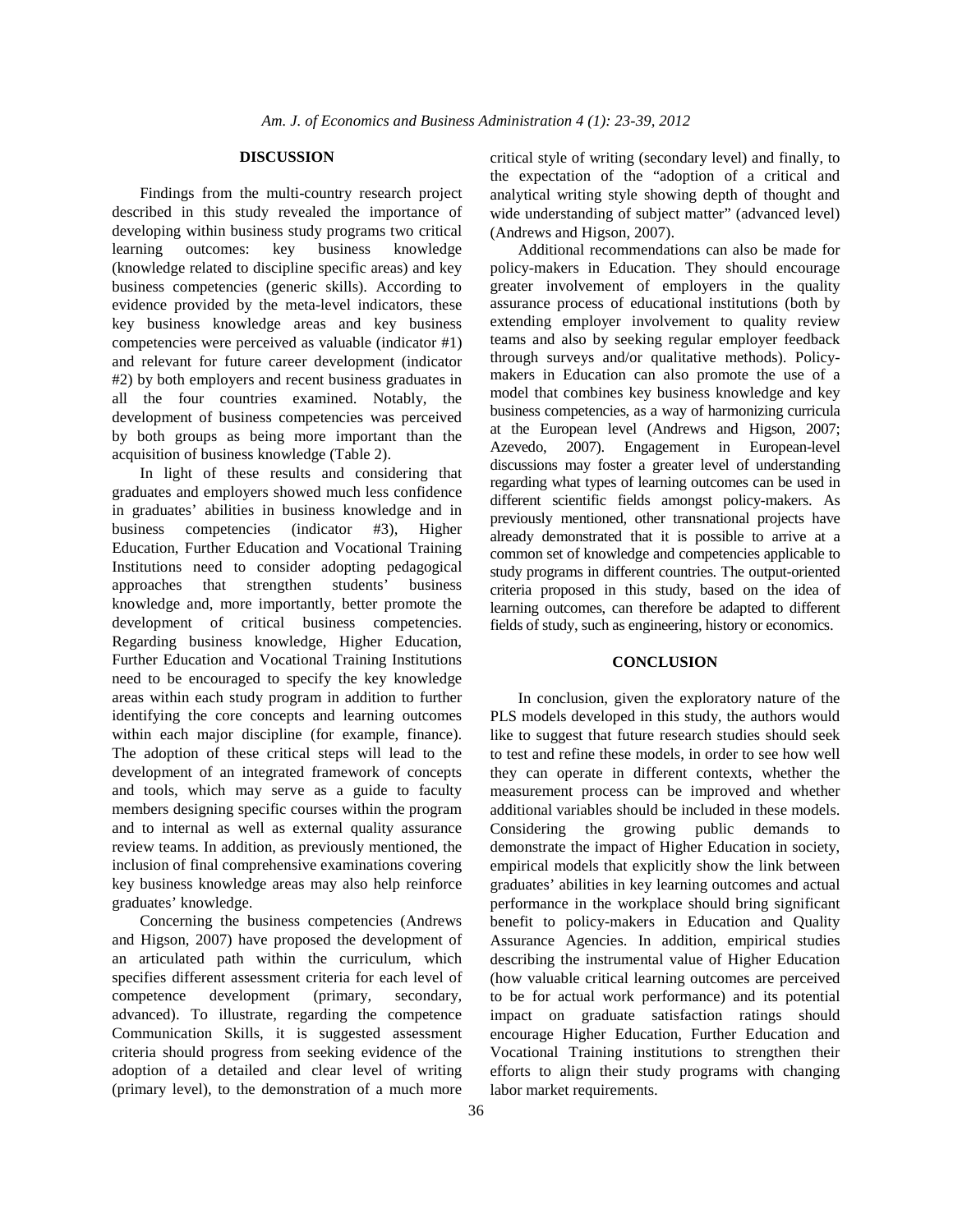## **ACKNOWLEDGEMENT**

 The researchers would like to thank the European Commission (Leonardo Da Vinci Programme) for the financial grant and technical assistance provided for the design and implementation of this project.

#### **REFERENCES**

- Andrews, J. and H. Higson, 2007. The MISLEM Project: Education, employment and graduate employability: Project manual. Aston University, Birmingham.
- Acedo, F.J. and J. Florian, 2006. An entrepreneurial cognition perspective on the internationalization of SMEs. J. Int. Entrepreneurship, 4: 49-67. DOI: 10.1007/s10843-006-0482-9
- Acedo, F.J. and J.C. Casillas, 2007. Age at entry in international markets of Spanish SMEs: Entrepreneurial and institutional determinants. Int. J. Entrepreneurial Behav. Res., 3: 130-150. DOI: 10.1108/13552550710751021
- Anderson, E.W. and M. Sullivan, 1993. The antecedents and consequences of customer satisfaction for firms. Market. Sci., 12: 125-143. DOI: 10.1287/mksc.12.2.125
- Anderson, E.W., C. Fornell and D.R. Lehmann, 1994. Customer satisfaction, market share and profitability: Findings from Sweden. J. Market., 58: 53-66. DOI: 10.2307/1252310
- Azevedo, A., 2007. MISLEM: Developing Meta-level quality indicators for establishing a systematic linkage between institutions of higher education and the labor market. Proceedings of the Speech Delivered at Final Project Conference Professionalism and Quality in European Business Courses, (PQEBC' 07), Vienna, Austria.
- Azevedo, A., B. Frech and C. Mueller, 2007. The role of business competencies as supplementing business knowledge: Theoretical framework and empirical evidence from a Pan-European study of business graduates and employers. Proceedings of TAQC Conference, Romania, Editura Universitaria Craiova (EUC' 07), Craiova, Romania, pp: 5-14.
- Baartman, L.K.J., T.J. Bastiens, P.A. Kirschner and C.P.M.V.D. Vleuten, 2007. Evaluating assessment quality in Competence-based education: A qualitative comparison of two frameworks. Educ. Res. Rev., 2: 114-129. DOI: 10.1016/j.edurev.2007.06.001
- Bandura, A., 1977. Self-efficacy: Toward a unifying theory of behavioral change. Psychol. Rev., 84: 191- 215. DOI: 10.1037/0033-295X.84.2.191
- Bandura, A., 1986. Social Foundations of Thought and Action: A Social Cognitive Theory. 1st Edn., Prentice-Hall, Englewood Cliffs, NJ., pp: 617.
- Belasen, A.T. and R. Rufer, 2007. Building a Competency-based MBA from the ground up: Curriculum design and program delivery. Proceedings of the Academy of Management Meetings, (AMM' 07), Academy of Management, Philadelphia, PA., pp: 1-6. DOI: 10.5465/AMBPP.2007.26508154
- Berge, Z., M.D. Verneil, N. Berge, L. Davis and D. Smith, 2002. The increasing scope of training and development competency. Benchmark.: Int. J., 9: 43-61. DOI: 10.1108/14635770210418579
- Berman, J. and L. Ritchie, 2006. Competencies of undergraduate business students. J. Educ. Bus., 81: 205-209. DOI: 10.3200/JOEB.81.4.205-209
- Borghans, L., F. Green and K. Mayhew, 2001. Skills measurement and economic analysis: An introduction. Oxf. Econ. Pap., 53: 375-384. DOI: 10.1093/oep/53.3.375
- Brady, M.K., G.A. Knight, J.J. Cronin Jr., G. Tomas and M. Hult *et al*., 2005. Removing the contextual lens: A multinational, Multi-setting comparison of service evaluation models. J. Retail., 81: 215-230. DOI: 10.1016/j.jretai.2005.07.005
- Cano, J.J., 2003. Critical Reflections on Information Systems: A Systemic Approach. 1st Edn., Idea Group Inc., United States, ISBN: 1591400406, pp: 278.
- Chin, W.W., B.L. Marcolin and P.R. Newsted, 1996. A partial least squares latent variable modeling approach for measuring interaction effects: Results from a monte carlo simulation study and voice mail emotion/adoption study. Proceedings of the Seventeenth International Conference on Information Systems, Dec. 16-18, Association for Information Systems, Cleveland, Ohio, pp: 21-41.
- Clinebell, S.K. and J.M. Clinebell, 2008. The tension in business education between academic rigor and real-world relevance: The role of executive professors. Acad. Manage. Learn. Educ., 7: 99-107. DOI: 10.5465/AMLE.2008.31413867
- Diamantopoulos, A. and H.M. Winklhofer, 2001. Index construction with formative indicators: An alternative to scale development. J. Market. Res., 38: 269-277. DOI: 10.1509/jmkr.38.2.269.18845
- Diamantopoulos, A. and J.A. Siguaw, 2006. Formative versus reflective indicators in organizational measure development: A comparison and empirical illustration. Br. J. Manage., 17: 263-282. DOI: 10.1111/j.1467-8551.2006.00500.x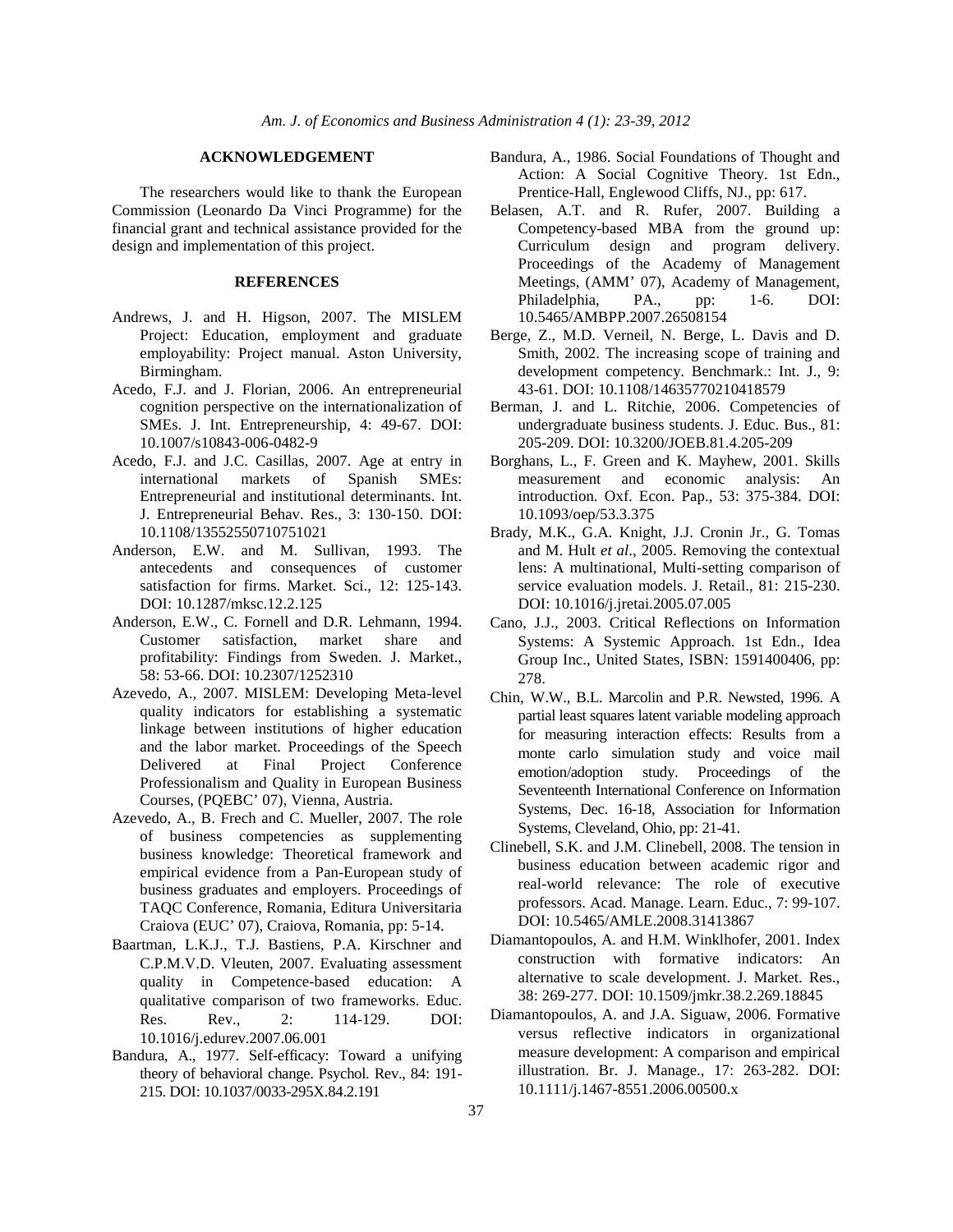- Efron, B. and R. Tibshirani, 1993. An Introduction to the Bootstrap. 1st Edn., Chapman and Hall, New York, ISBN: 0412042312, pp: 436.
- Eraut, M., 1994. Developing Professional Knowledge and Competence. 1st Edn., Routledge, London, ISBN: 075070330X, pp: 260.
- Finnie, R. and A. Usher, 2005. Measuring the Quality of Post-Secondary Education: Concepts, Current Practices and a Strategic Plan. 1st Edn., CPRN = RCRPP, Ottawa, pp: 49.
- Fornell, C. and D.F. Larcker, 1981. Evaluating structural equation models with unobservable variables and measurement error. J. Market. Res., 18: 39-50. DOI: 10.2307/3151312
- Fornell, C. and F.L. Bookstein, 1982. Two structural equation models: LISREL and PLS applied to consumer exit-voice theory. J. Market. Res., 19: 440-452. DOI: 10.2307/3151718
- Garvin, D.A., 1984. What does "product quality" really mean? Sloan Manage. Rev. Syst., 26: 25-43.
- Gillard, S. and J. Price, 2005. The competencies of effective project managers: A conceptual analysis. Int. J. Manage., 22: 48-54.
- Gomezelj, D.G. and A. Azevedo, 2008. Pomembnost kompetenc diplomantov poslovnih študijskih programov na trgu dela = The Relevance of Competencies of Business Study Graduates at the Labour Market. Management, 3: 69-84.
- Gonzales, J. and R. Wagenaar, 2003. Tuning Educational Structures in Europe. 1st Edn., University of Deusto, Bilbao, ISBN: 8474858690.
- Gotlieb, J.B., D. Grewal and S.W. Brown, 1994. Consumer satisfaction and perceived quality: Complementary or divergent constructs. J. Applied Psychol., 79: 875-885. DOI: 10.1037/0021- 9010.79.6.875
- Haenlein, M. and A.M. Kaplan, 2004. A Beginner's guide to partial least squares analysis. Understand. Stat., 3: 283-297. DOI: 10.1207/s15328031us0304\_4
- Harvey, L. and D. Green, 1993. Defining quality. Assessment Evaluat. Higher Educ., 18: 9-34. DOI: 10.1080/0260293930180102
- Henseler, J. and C. Ringle, 2009. Applying PLS path modeling: Introduction, extensions, advances. (unpublished seminar notes). Amiando, Berlin, Germany.
- Henseler, J., C.M. Ringle and R.R. Sinkovics, 2009. The use of partial least squares path modeling in international marketing. Adv. Int. Market., 20: 277- 319. DOI: 10.1108/S1474-7979(2009)0000020014
- Hirsh, W., 2000. The contribution of the UK business schools to developing managers and leaders: Report of the business schools advisory group. The Council for Excellence in Management and Leadership, London.
- Julien, P.A. and C. Ramangalahy, 2003. Competitive strategy and performance of exporting SMEs: An empirical investigation of the impact of their export information search and competencies. Entrepreneurship: Theory Pract., 27: 227-245. DOI: 10.1111/1540-8520.00013
- Keil, M., B.C. Tan, K.K. Wei, T. Saarinen and V. Tuunainen *et al*., 2000. A cross-cultural study on escalation of commitment behavior in software projects. MIS Q., 24: 299-325. DOI: 10.2307/3250940
- Kemenade, E.V., M. Pupius and T.W. Hardjono, 2008. More value to defining quality. Q. Higher Educ., 14: 175-185. DOI: 10.1080/13538320802278461
- Lazarus, R.S., 1994. Emotion and Adaptation. 1st Edn., Oxford University Press, New York, ISBN: 019509266X, pp: 557.
- Lohmoeller, J.B., 1989. Latent Variable Path Modeling with Partial Least Squares. 1st Edn., Physica-Verlag, Heidelberg, ISBN: 3790804371, pp: 283.
- Marcoulides, G.A., 1998. Modern Methods for Business Research. 1st Edn., Lawrence Erlbaum, New Jersey, ISBN: 0805826777, pp: 437.
- McDonald, R.P., 1996. Path analysis with composite variables. Multivariate Behav. Res., 31: 239-270. DOI: 10.1207/s15327906mbr3102\_5
- Moskal, P., E. Taylor and W. Keon, 2008. Summary of assessment in higher education and the management of student-learning data. Acad. Learn. Educ., 7: 269- 278. DOI: 10.5465/AMLE.2008.32712624
- Nabi, G.R., 2003. Graduate employment and underemployment: Opportunity for skill use and career experiences amongst recent business graduates. Educ. Train., 45: 371-382. DOI: 10.1108/00400910310499947
- Nunally, J.C., 1967. Psychometric Theory. 3rd Edn., Tata McGraw-Hill Education, New York, ISBN: 0071070885, pp: 640.
- Oliver, R.L., 1996. Satisfaction: A Behavioral Perspective on the Consumer. 1st Edn., McGraw-Hill, New York, ISBN-10: 0070480257, pp: 448.
- Palmer, K.N., D.E. Ziegenfuss and R.E. Pinsker, 2004. International knowledge, skills and abilities of auditors/accountants: Evidence from recent competency studies. Manage. Audit. J., 19: 889- 896. DOI: 10.1108/02686900410549411